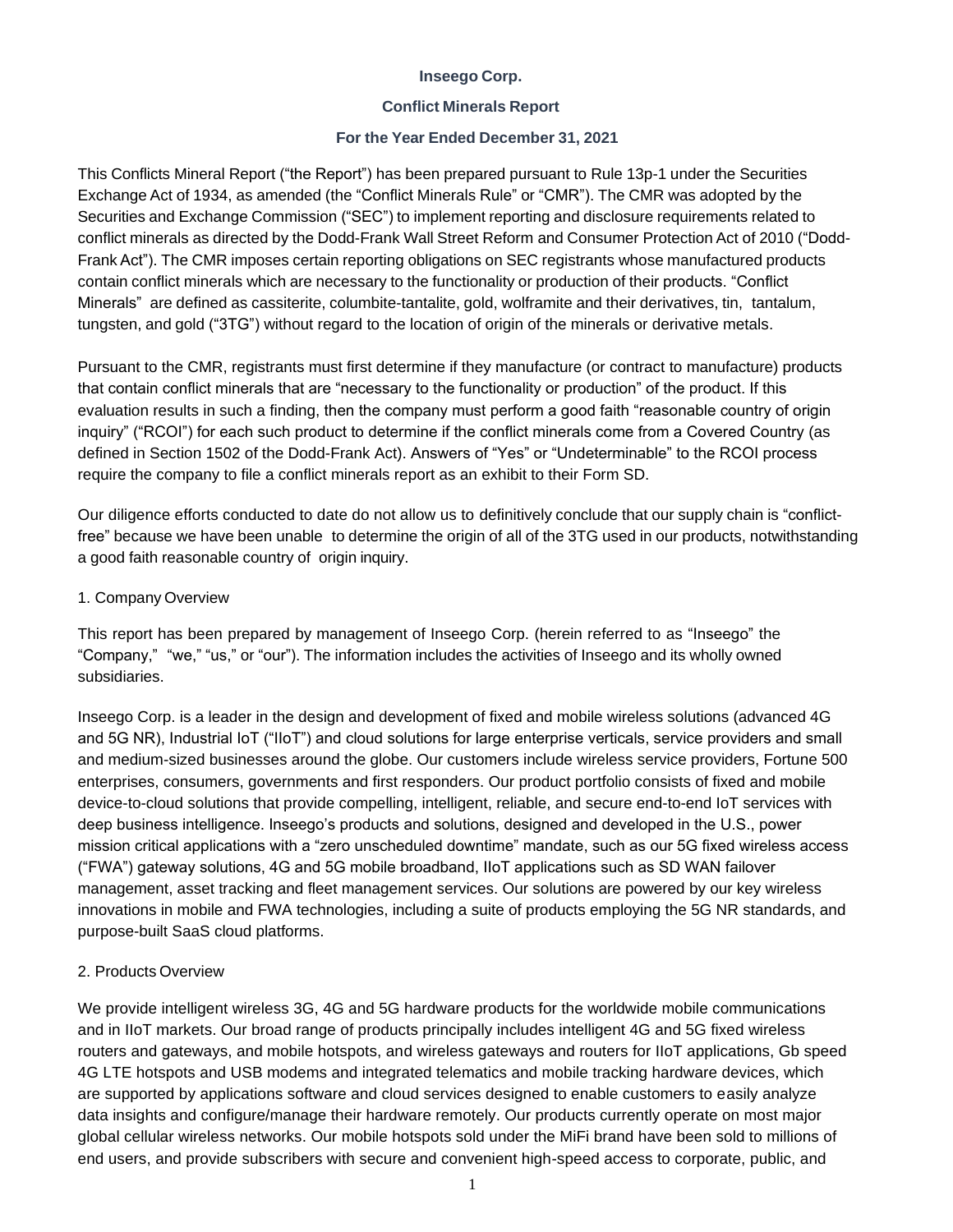personal information through the Internet and enterprise networks. Our wireless standalone and USB modems and gateways allow us to address the rapidly growing and underpenetrated IoT market segments. Our telematics and mobile asset tracking hardware devices collect and control critical vehicle data and driver behaviors, and can reliably deliver that information to the cloud, all managed by our services enablement platforms.

Our products, which are referred to in this Report as "Covered Products", include 4G and 5G fixed wireless routers and mobile hotspots, and wireless gateways and routers for IIoT applications, USB modems and mobile tracking hardware devices.

## 3. Reasonable Country of Origin Inquiry (RCOI) and RCOI conclusion

We conducted an analysis of our products and found that the above SEC defined "Conflict Minerals", which are tin, tantalum, tungsten, and gold ("3TG"), can be found in Inseego's Covered Products. Therefore, these products are subject to the reporting obligations of Rule 13p-1.

Despite having conducted a good faith reasonable country of origin inquiry, we could not confirm the origin of some of the 3TG used in our products.

We conducted a RCOI with the suppliers for those Covered Products that we determined contained 3TG minerals. We contacted the applicable suppliers and requested that such suppliers provide 3TG minerals data in the Conflict Minerals Reporting Template ("CMRT"), a standardized reporting template developed by the Responsible Minerals Initiative ("RMI"). The CMRT facilitates disclosure and communication of information regarding smelters that provide material to a company's supply chain. It includes questions regarding a company's conformant smelter policy, engagement with its direct suppliers, and a listing of the smelters the company and its suppliers use. We received responses from 30 of our suppliers. Note that the currently ongoing COVID-19 pandemic's impact on the global supply chain may have impacted suppliers' response rate to our CMRT request.

Due to the breadth and complexity of Inseego's products and respective supply chain, it will take time for many of our suppliers to verify the origin of all the minerals. We strive to further develop transparency into our supply chain by using our supply chain due diligence processes, driving accountability within the supply chain by leveraging the industry standard Responsible Minerals Assurance Process ("RMAP"), and continuing our outreach efforts.

#### 4. Conflict Minerals Status Analysis and Conflict Status conclusion

We have not been able to definitively conclude that our supply chain is "conflict-free" because we have been unable to determine the origin of all of the 3TG used in our products notwithstanding a good faith reasonable country of origin inquiry, as discussed in the previous section. Note that 29 of the smelter or refiners (SORs) in our supply chain used at least some 3TG from recycled or scrap sources.

5. Conflict Minerals Policy

We have adopted the following Conflict Minerals policy:

Inseego wants to make sure that our supply chain does not contribute to human rights violations in any country and we expect our suppliers, wherever they operate, to meet standards for socially and environmentally responsible operations.

The Democratic Republic of the Congo ("DRC") and the Covered Countries are the source of many of the minerals necessary to produce consumer electronics, such as tin, tantalum, tungsten, and gold (3TG). These valuable raw materials have contributed to the tragic ongoing conflict in the DRC and Covered Countries.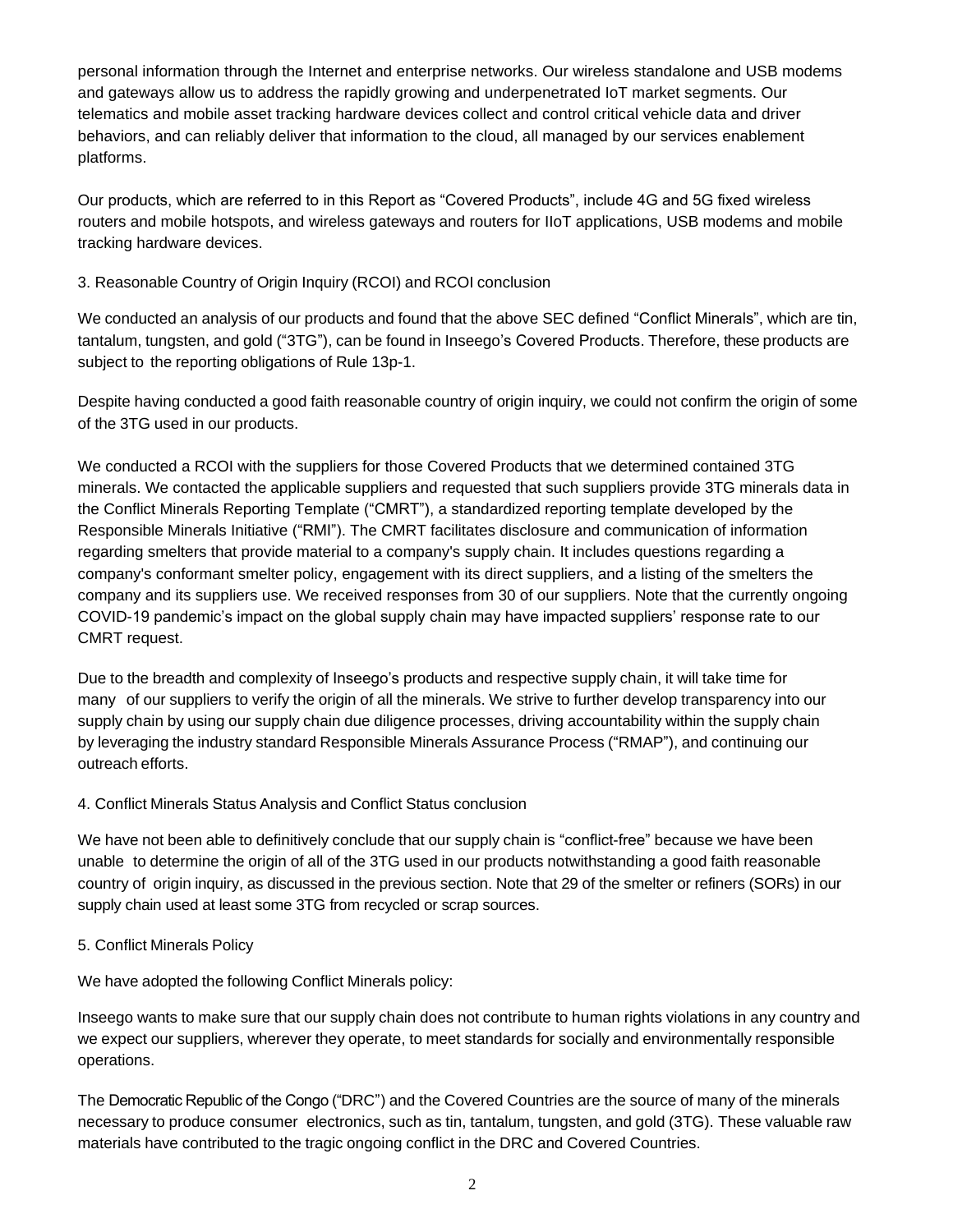It is the Company's goal to use DRC Conflict Free minerals (as defined in the Rule) in our products, but at the same time support the DRC and the Covered Countries through responsible sourcing. We want to ensure that our suppliers are taking the necessary measures to verify that their supply chain at every level is free of Conflict Minerals by driving accountability, 3TG traceability and responsible sourcing.

The policy is posted on our website at: https:/[/www.inseego.com/corporate-citizenship/.](http://www.inseego.com/corporate-citizenship/)

#### 6. Due Diligence Process

### 6.1. Design of Due Diligence

Our due diligence measures have been designed to conform, in all material respects, with the framework in the 3rd edition of The Organization for Economic Co-operation and Development ("OECD") Due Diligence Guidance for Responsible Supply Chains of Minerals from Conflict-Affected and High-Risk Areas (the "OECD Guidance").

## 6.2. Management Systems

As described above, Inseego has adopted a company policy which is available on our website at: https:/[/www.inseego.com/corporate-citizenship/.](http://www.inseego.com/corporate-citizenship/)

Inseego is committed to having a supply chain free of Conflict Minerals and this commitment has been communicated to our suppliers through the reasonable country of origin inquiry (RCOI) process. We have included a Conflict Minerals review as part of our new supplier selection process.

We encourage our supply chain to use 3TG from SORs that have been audited and verified as conflict free by the RMAP as they become available.

### 6.3. Internal Team

Inseego has a team lead by our Vice President, Operations Engineering that is supporting the Conflict Minerals compliance procedure. This team works with other Company departments to coordinate due diligence and to generate and maintain the information needed to achieve the Company's compliance with the Dodd-Frank Section 1502.

#### 6.4. Supplier Engagement

With respect to the OECD requirement to strengthen engagement with suppliers, we have contacted all relevant suppliers and asked them to complete the Conflict Minerals Reporting Template (the "Template") developed by the Responsible Business Alliance ("RBA"), formerly the Electronics Industry Citizenship Coalition ("EICC"), and the Global e-sustainability initiative ("GeSI") maintained by RMI.

#### 6.5. Maintain records

Inseego will be retaining relevant documentation for a minimum of 5 years, in accordance with the OECD due diligence recommendations.

#### 6.6. Steps to be taken to mitigate risk and maturing due diligence program

As we move forward in further refining our due diligence program, we intend to take the following steps to continue to mitigate any possible risk that the necessary Conflict Minerals in our products could benefit armed groups in the DRC and Covered Countries:

- Continue to enhance supplier communication, training, and escalation process to improve due diligence data accuracy and completion.
- Continue to influence our supply chain to encourage the SORs they use to engage in the RMAP.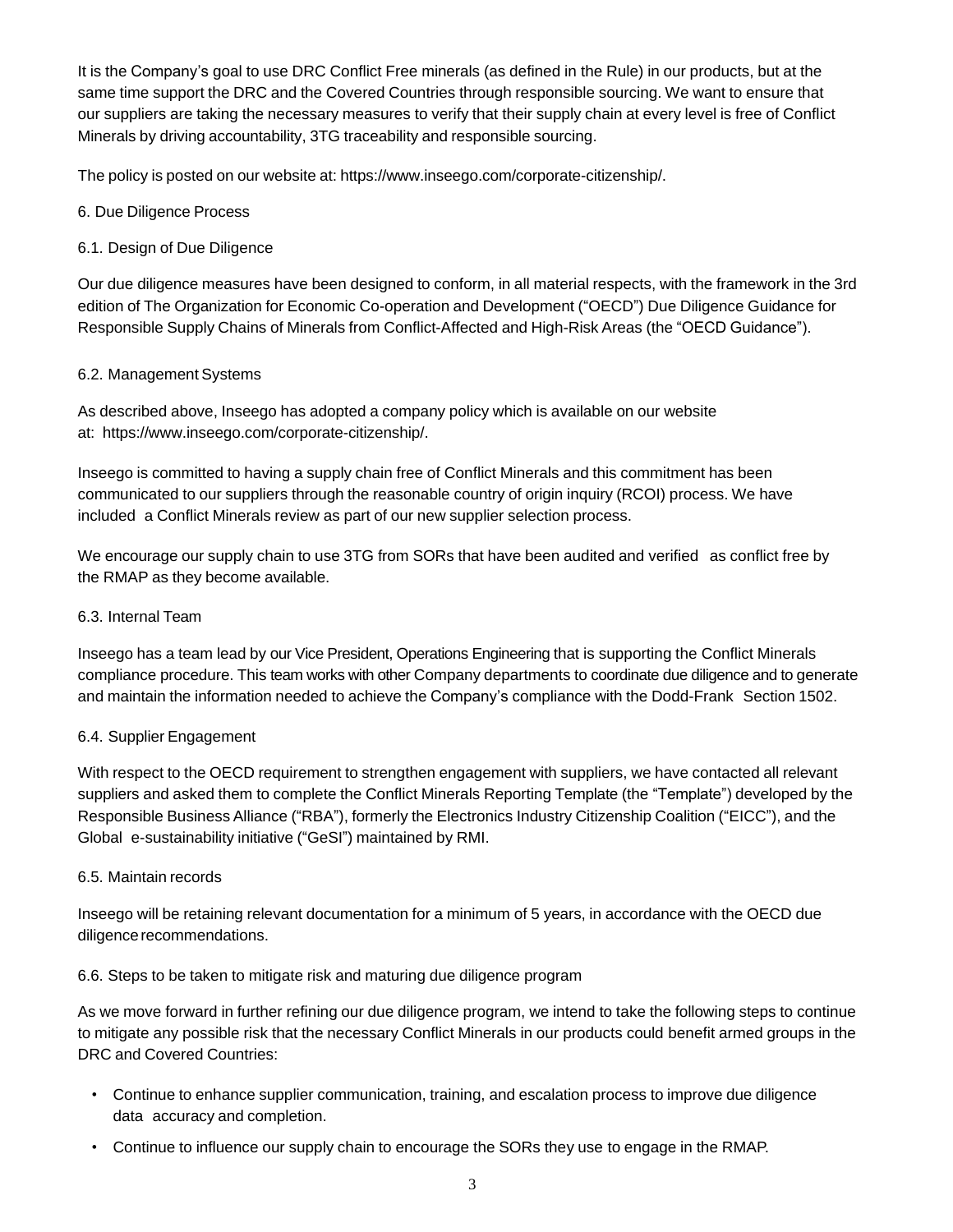• Include a review of our Conflict Minerals program and policy when engaging with new suppliers.

## 7. Identify and Assess Risk in the Supply Chain

Because of our size, the breadth and complexity of our products, and the constant evolution of our supply chain, it is difficult to identify those sources upstream from our direct suppliers. However, we identified 94 suppliers for our products manufactured during the reporting year 2021 and leveraged the Template and RMI Smelter Database to identify and assess the potential conflict mineral risks in Inseego's supply chain.

## 8. Design and Implement a Strategy to Respond to Risks

Inseego will encourage our suppliers who are sourcing from non-Conflict Free SORs in their efforts to move towards using Conflict Free SORs within a reasonable time frame. The time frame will be dependent on the criticality of the specific part and the availability of alternative suppliers.

#### 9. Carry out Independent Third-Party Audit of Supply Chain Due Diligence at Identified Points in the Supply Chain

Inseego does not have a direct relationship with 3TG SORs, nor do we perform direct audits of these entities that provide our supply chain the 3TG. However, we do rely upon the industry-wide initiatives to influence SORs to get audited and certified through the RMAP.

## 10. Report on Supply Chain Due Diligence and Results

## 10.1. Due Diligence Process

We conducted a survey of our active suppliers described above using the Template developed jointly by the companies of the RBA and GeSI. The Template was developed to facilitate disclosure and communication of information regarding SORs that provide material to a company's supply chain. It includes questions regarding a company's conflict-free policy, engagement with its direct suppliers, and a listing of the SORs the company and its suppliers use. In addition, the template contains questions about the origin of conflict minerals included in their products, as well as supplier due diligence. Written instructions and recorded training illustrating the use of the tool is available on RMI's website. The Template is being widely adopted by many companies in their due diligence processes related to conflict minerals.

#### 10.2. Survey Responses

Of the 94 suppliers identified for our products manufactured during the reporting year 2021 that were within the scope of RCOI, we received 30 responses to our request for information on the Template. We have relied on these suppliers' responses to provide us with information about the source of conflict minerals contained in our products. Our suppliers are similarly reliant upon information provided by their suppliers. We reviewed these responses against criteria we developed to determine which responses required further inquiry. These criteria included incomplete responses, inconsistencies within responses, incomplete or missing supporting documentation of mineral origin, and responses that failed to identify SORs.

Note that the currently ongoing COVID-19 pandemic's impact on the global supply chain may have impacted suppliers' response rate to our CMRT request.

## 10.3. Efforts to Determine Country of Origin of Mine or 3TG

Tracing materials back to their mine of origin is a complex aspect of responsible sourcing in our supply chain. By adopting the RMI methodology and requesting that our suppliers align with the OECD Guidelines using the Template, we have determined that the SORs we gathered from our supply chain shall represent the most reasonable known mine of origin information available. Through this industry joint effort, we made reasonable determination of the mines or locations of origin of the 3TG in our supply chain. Inseego also requested that all our suppliers support the initiative by following the sourcing initiative and working to align their declared sources with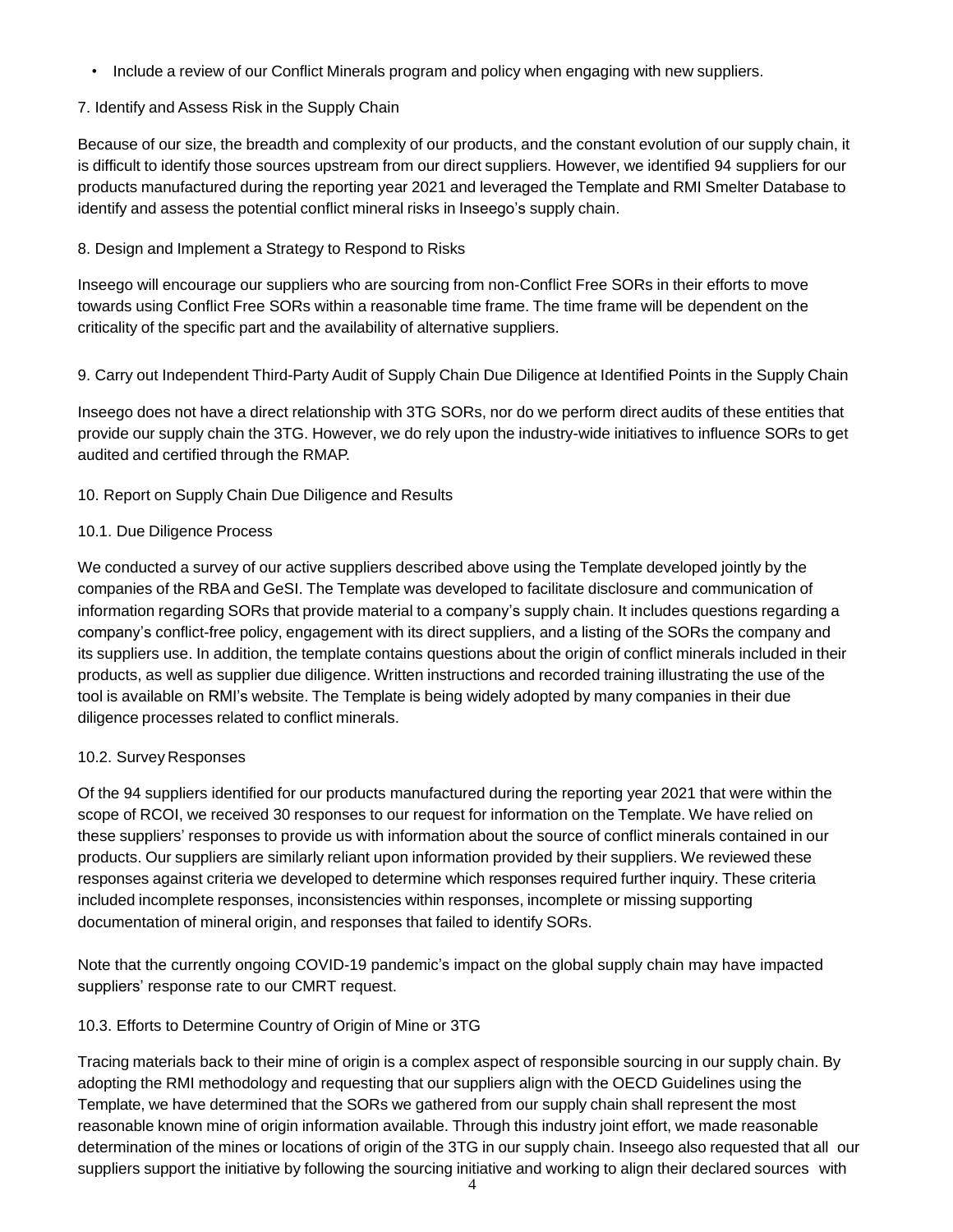the "Known" and "Conflict Free" lists of sourced metals.

#### 10.4. Smelters or Refiners Identified

We adopted RMI's industry approach and traced back the origin of 3TG by identifying SORs' supply sources. The RMAP manages the audits of SORs to ensure that all certified SORs only use ore that is conflict free from the DRC and Covered Countries.

As the result of our due diligence efforts, we have gathered 411 names of potential, upstream SORs from our immediate suppliers. Using RMI's Conformant and Active Smelter & Refiner databases, we determined that out of the 411 SORs, there are 226 smelters and refiners that have successfully completed an assessment against the applicable RMAP standard or an equivalent cross-recognized assessment. Of the SORs identified: 87 were last audited in 2021, 40 last audited in 2020, 51 last audited 2019, 40 last audited in 2018, 3 last audited in 2017, and 3 last audited in 2016. 2 SORs were recently audited in 2022. Additionally, there are 74 smelters and refiners that have re-audits in progress. Some of our suppliers reported smelter information at the company level rather than limiting their response to smelters affiliated with products sold to Inseego. As a result, some SORs reported may not be affiliated with our products.

Note that according to RMI's website, "The operational impacts of Covid-19 are leading to postponements of some RMAP assessments across metals. We are remaining in regular communication with participating companies and actively working with all facilities to accommodate requests for rescheduling. Assessments will be scheduled at the earliest possible date with consideration given to maintaining public safety."

Attached as Addendum A is the list of the SORs that were identified by Inseego's supply chain.

## FORWARD LOOKING STATEMENTS

Certain statements relating to compliance processes and due diligence practices are forward-looking in nature and are based on Inseego management's current expectations or beliefs. These forward-looking statements are not a guarantee of performance and are subject to a number of uncertainties and other factors that may be outside of Inseego's control and that could cause actual events to differ materially from those expressed or implied by the statements made herein.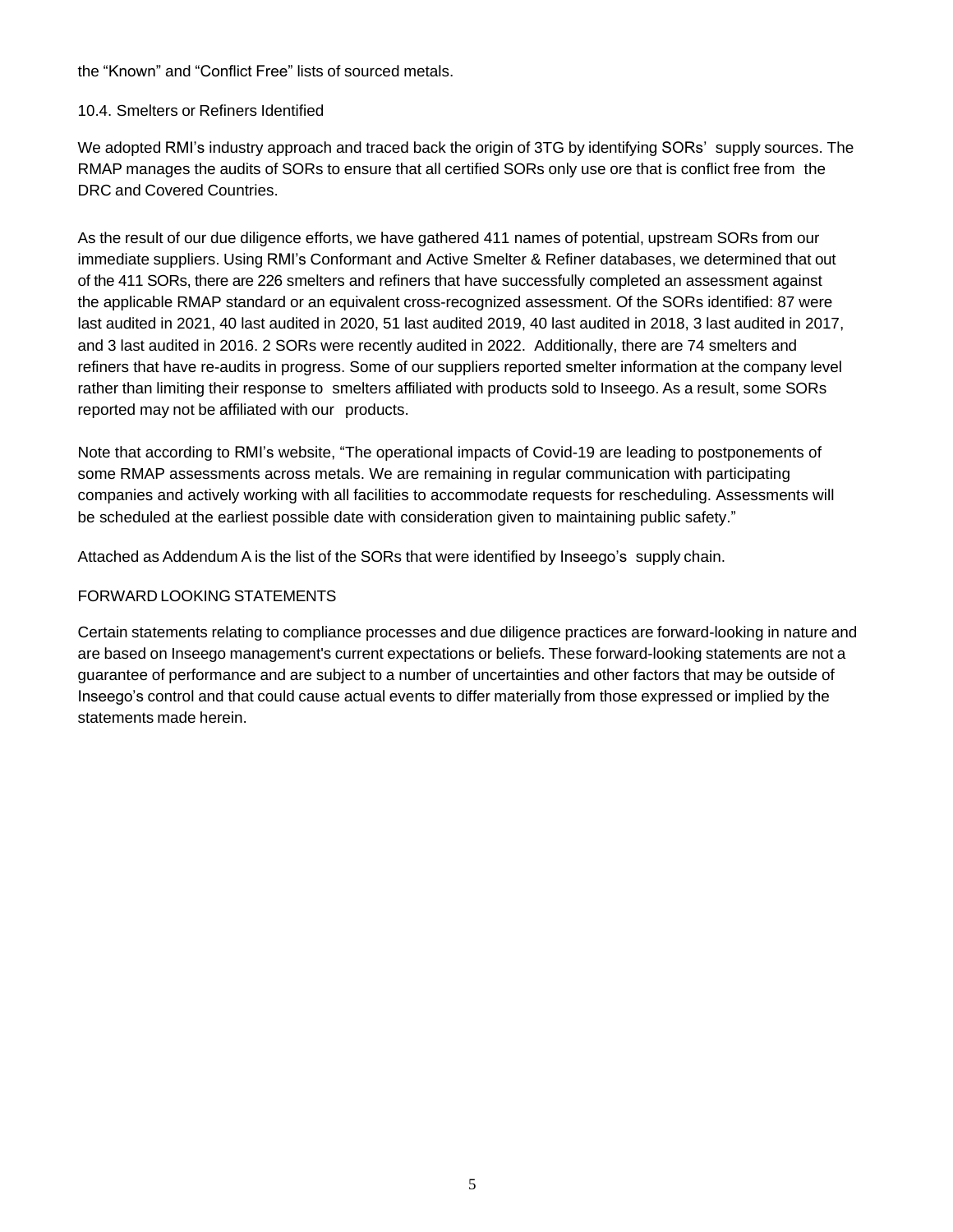# **ADDENDUM A – SMELTER DATABASE**

| <b>Metal</b> | <b>Smelter or Refinery Facility Name</b>                         | <b>Country</b>           |
|--------------|------------------------------------------------------------------|--------------------------|
| Gold         | 8853 S.p.A.                                                      | <b>ITALY</b>             |
| Gold         | Abington Reldan Metals, LLC                                      | UNITED STATES OF AMERICA |
| Gold         | <b>Advanced Chemical Company</b>                                 | UNITED STATES OF AMERICA |
| Gold         | African Gold Refinery                                            | <b>UGANDA</b>            |
| Gold         | <b>AGR (Perth Mint Australia)</b>                                | <b>AUSTRALIA</b>         |
| Gold         | Aida Chemical Industries Co., Ltd.                               | <b>JAPAN</b>             |
| Gold         | Al Etihad Gold Refinery DMCC                                     | UNITED ARAB EMIRATES     |
| Gold         | <b>Alexy Metals</b>                                              | <b>United States</b>     |
| Gold         | Allgemeine Gold-und Silberscheideanstalt A.G.                    | <b>GERMANY</b>           |
| Gold         | Almalyk Mining and Metallurgical Complex<br>(AMMC)               | <b>UZBEKISTAN</b>        |
| Gold         | Amagasaki Factory, Hyogo Prefecture, Japan                       | <b>JAPAN</b>             |
| Gold         | AngloGold Ashanti Corrego do Sitio Mineracao                     | <b>BRAZIL</b>            |
| Gold         | Argor-Heraeus S.A.                                               | <b>SWITZERLAND</b>       |
| Gold         | Asahi Pretec Corp.                                               | <b>JAPAN</b>             |
| Gold         | Asahi Refining Canada Ltd.                                       | <b>CANADA</b>            |
| Gold         | Asahi Refining USA Inc.                                          | UNITED STATES OF AMERICA |
| Gold         | Asaka Riken Co., Ltd.                                            | <b>JAPAN</b>             |
| Gold         | Atasay Kuyumculuk Sanayi Ve Ticaret A.S.                         | <b>TURKEY</b>            |
| Gold         | <b>AU Traders and Refiners</b>                                   | <b>SOUTH AFRICA</b>      |
| Gold         | <b>Augmont Enterprises Private Limited</b>                       | India                    |
| Gold         | Aurubis AG                                                       | <b>GERMANY</b>           |
| Gold         | <b>Bangalore Refinery</b>                                        | <b>INDIA</b>             |
| Gold         | Bangko Sentral ng Pilipinas (Central Bank of the<br>Philippines) | <b>PHILIPPINES</b>       |
| Gold         | <b>Boliden AB</b>                                                | <b>SWEDEN</b>            |
| Gold         | C. Hafner GmbH + Co. KG                                          | <b>GERMANY</b>           |
| Gold         | C.I Metales Procesados Industriales SAS                          | Colombia                 |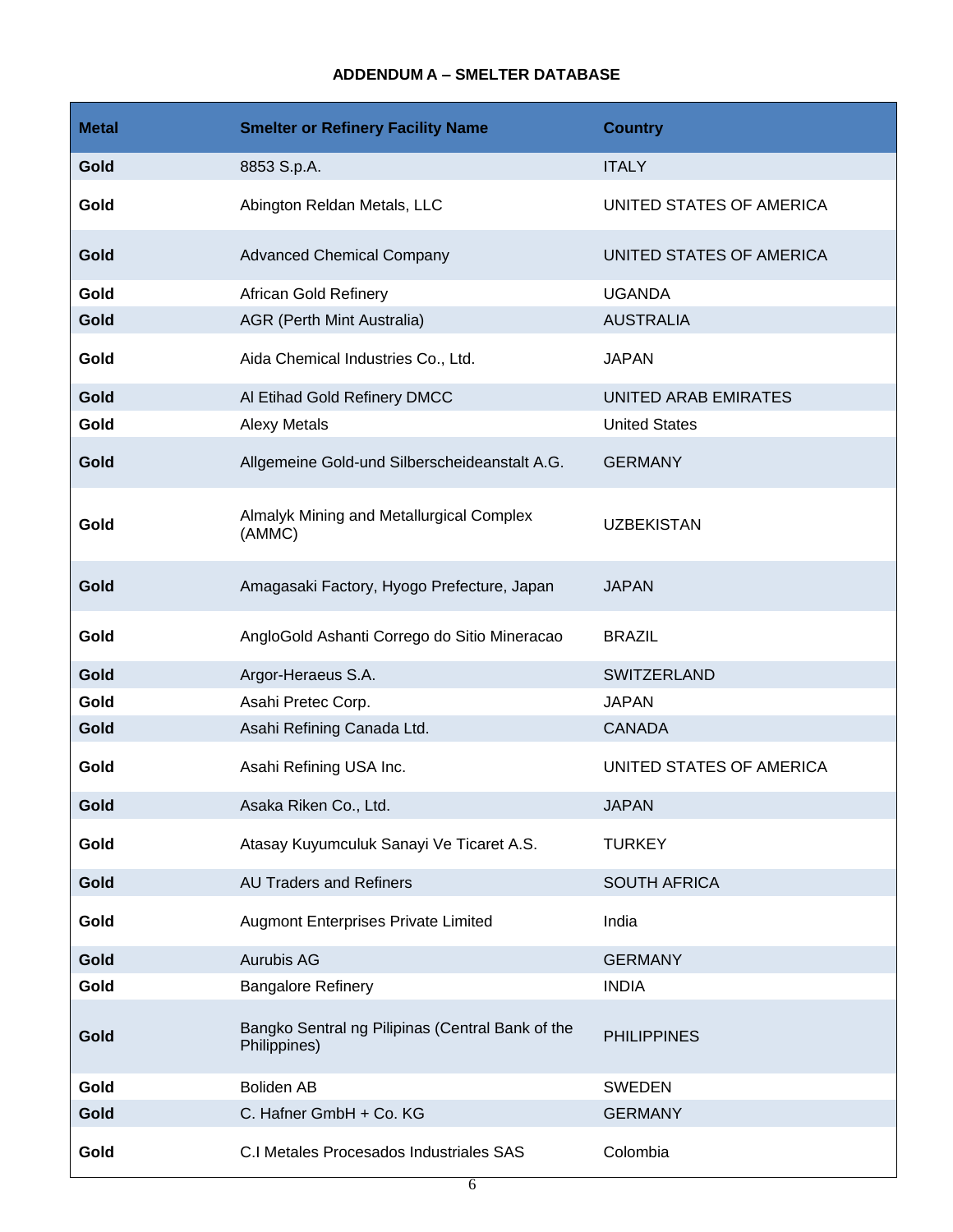| <b>Gold</b> | Caridad                                           | <b>MEXICO</b>               |
|-------------|---------------------------------------------------|-----------------------------|
| Gold        | <b>CCR Refinery - Glencore Canada Corporation</b> | <b>CANADA</b>               |
| Gold        | Cendres + Metaux S.A.                             | SWITZERLAND                 |
| Gold        | CGR Metalloys Pvt Ltd.                            | <b>INDIA</b>                |
| Gold        | Chimet S.p.A.                                     | <b>ITALY</b>                |
| Gold        | Chugai Mining                                     | <b>JAPAN</b>                |
| Gold        | Daye Non-Ferrous Metals Mining Ltd.               | <b>CHINA</b>                |
| Gold        | Degussa Sonne / Mond Goldhandel GmbH              | <b>GERMANY</b>              |
| Gold        | Dijllah Gold Refinery FZC                         | UNITED ARAB EMIRATES        |
| Gold        | DODUCO Contacts and Refining GmbH                 | <b>GERMANY</b>              |
| Gold        | Dowa                                              | <b>JAPAN</b>                |
| Gold        | DS PRETECH Co., Ltd.                              | KOREA, REPUBLIC OF          |
| Gold        | DSC (Do Sung Corporation)                         | KOREA, REPUBLIC OF          |
| Gold        | Eco-System Recycling Co., Ltd. East Plant         | <b>JAPAN</b>                |
| Gold        | Eco-System Recycling Co., Ltd. North Plant        | <b>JAPAN</b>                |
| Gold        | Eco-System Recycling Co., Ltd. West Plant         | <b>JAPAN</b>                |
| Gold        | Emerald Jewel Industry India Limited (Unit 1)     | India                       |
| Gold        | Emerald Jewel Industry India Limited (Unit 2)     | India                       |
| Gold        | Emerald Jewel Industry India Limited (Unit 3)     | India                       |
| Gold        | Emerald Jewel Industry India Limited (Unit 4)     | India                       |
| Gold        | <b>Emirates Gold DMCC</b>                         | <b>UNITED ARAB EMIRATES</b> |
| Gold        | Fidelity Printers and Refiners Ltd.               | <b>ZIMBABWE</b>             |
| Gold        | Fujairah Gold FZC                                 | UNITED ARAB EMIRATES        |
| Gold        | GCC Gujrat Gold Centre Pvt. Ltd.                  | <b>INDIA</b>                |
| Gold        | <b>Geib Refining Corporation</b>                  | UNITED STATES OF AMERICA    |
| Gold        | <b>Gold Coast Refinery</b>                        | Ghana                       |
| Gold        | Gold Refinery of Zijin Mining Group Co., Ltd.     | <b>CHINA</b>                |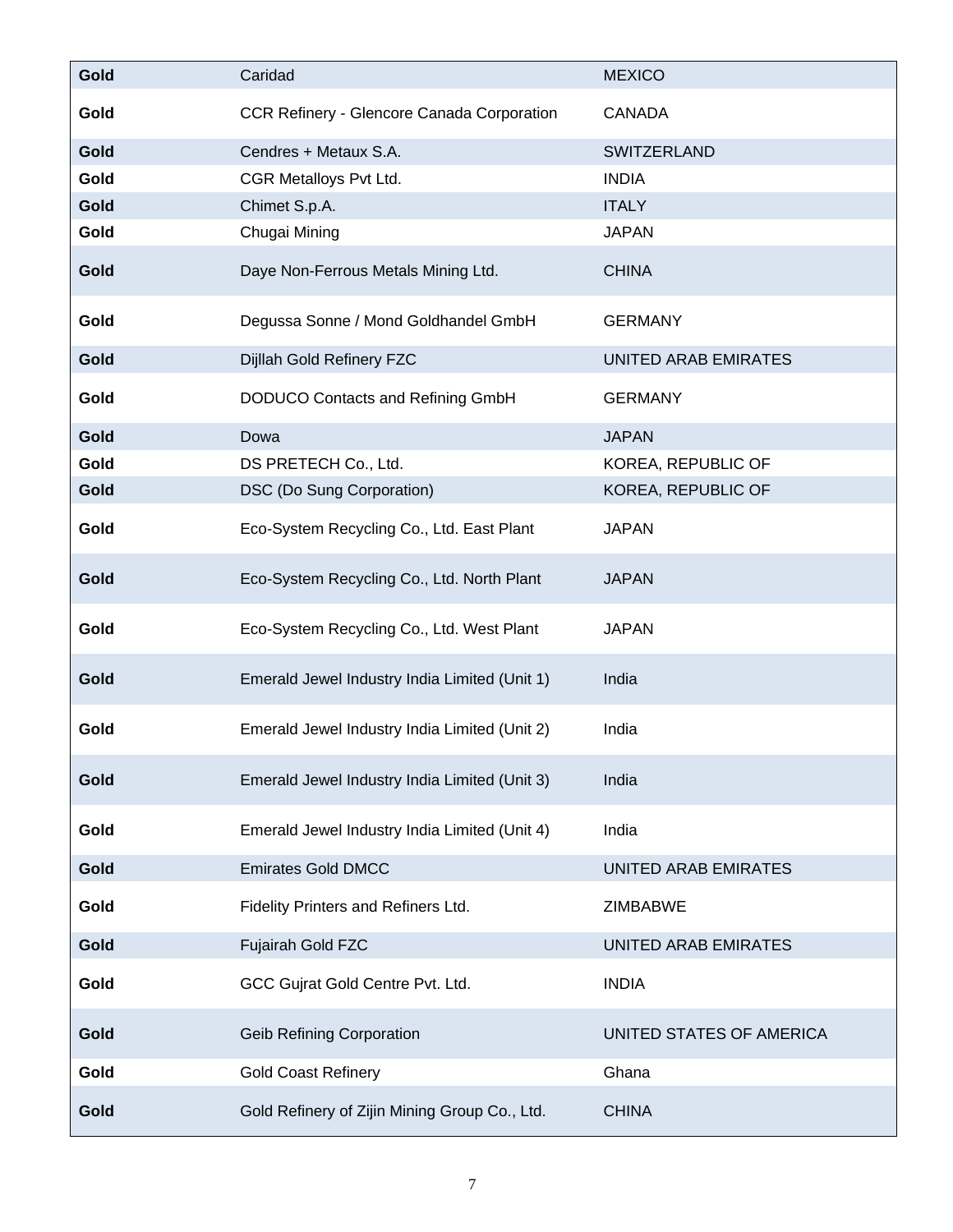| Gold | Great Wall Precious Metals Co., Ltd. of CBPM                       | <b>CHINA</b>                |
|------|--------------------------------------------------------------------|-----------------------------|
| Gold | Guangdong Jinding Gold Limited                                     | <b>CHINA</b>                |
| Gold | Guoda Safina High-Tech Environmental Refinery<br>Co., Ltd.         | <b>CHINA</b>                |
| Gold | Hangzhou Fuchunjiang Smelting Co., Ltd.                            | <b>CHINA</b>                |
| Gold | HeeSung Metal Ltd.                                                 | KOREA, REPUBLIC OF          |
| Gold | Heimerle + Meule GmbH                                              | <b>GERMANY</b>              |
| Gold | Heraeus Germany GmbH Co. KG                                        | <b>GERMANY</b>              |
| Gold | Heraeus Ltd. Hong Kong                                             | <b>CHINA</b>                |
| Gold | Heraeus Metals Hong Kong Ltd.                                      | <b>CHINA</b>                |
| Gold | Heraeus Precious Metals GmbH & Co. KG                              | <b>GERMANY</b>              |
| Gold | Hunan Guiyang yinxing Nonferrous Smelting Co.,<br>Ltd.             | <b>CHINA</b>                |
| Gold | HwaSeong CJ CO., LTD.                                              | KOREA, REPUBLIC OF          |
| Gold | <b>Industrial Refining Company</b>                                 | Belgium                     |
| Gold | Inner Mongolia Qiankun Gold and Silver Refinery<br>Share Co., Ltd. | <b>CHINA</b>                |
| Gold | <b>International Precious Metal Refiners</b>                       | <b>UNITED ARAB EMIRATES</b> |
| Gold | Ishifuku Metal Industry Co., Ltd.                                  | <b>JAPAN</b>                |
| Gold | <b>Istanbul Gold Refinery</b>                                      | <b>TURKEY</b>               |
| Gold | Italpreziosi                                                       | <b>ITALY</b>                |
| Gold | JALAN & Company                                                    | India                       |
| Gold | Japan Mint                                                         | <b>JAPAN</b>                |
| Gold | Jiangxi Copper Co., Ltd.                                           | <b>CHINA</b>                |
| Gold | JSC Ekaterinburg Non-Ferrous Metal Processing<br>Plant             | <b>RUSSIAN FEDERATION</b>   |
| Gold | <b>JSC Novosibirsk Refinery</b>                                    | <b>RUSSIAN FEDERATION</b>   |
| Gold | <b>JSC Uralelectromed</b>                                          | <b>RUSSIAN FEDERATION</b>   |
| Gold | JX Nippon Mining & Metals Co., Ltd.                                | <b>JAPAN</b>                |
| Gold | K.A. Rasmussen                                                     | Norway                      |
| Gold | Kaloti Precious Metals                                             | UNITED ARAB EMIRATES        |
| Gold | Kazakhmys Smelting LLC                                             | <b>KAZAKHSTAN</b>           |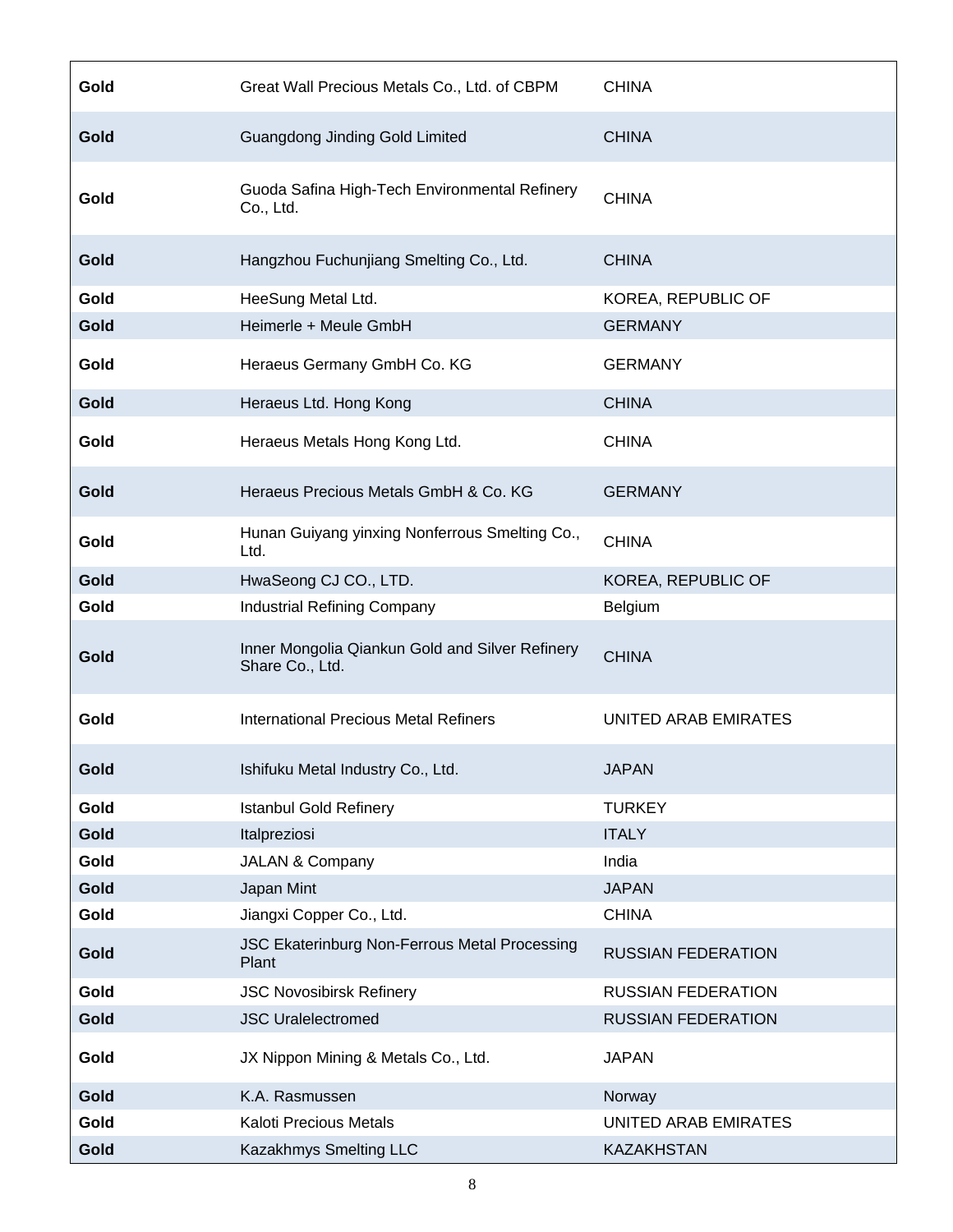| Gold | Kazzinc                                      | <b>KAZAKHSTAN</b>         |
|------|----------------------------------------------|---------------------------|
| Gold | Kennecott Utah Copper LLC                    | UNITED STATES OF AMERICA  |
| Gold | KGHM Polska Miedz Spolka Akcyjna             | <b>POLAND</b>             |
| Gold | Kojima Chemicals Co., Ltd.                   | <b>JAPAN</b>              |
| Gold | Korea Zinc Co., Ltd.                         | KOREA, REPUBLIC OF        |
| Gold | Kundan Care Products Ltd.                    | India                     |
| Gold | Kyrgyzaltyn JSC                              | <b>KYRGYZSTAN</b>         |
| Gold | Kyshtym Copper-Electrolytic Plant ZAO        | <b>RUSSIAN FEDERATION</b> |
| Gold | L'azurde Company For Jewelry                 | <b>SAUDI ARABIA</b>       |
| Gold | Lingbao Gold Co., Ltd.                       | <b>CHINA</b>              |
| Gold | Lingbao Jinyuan Tonghui Refinery Co., Ltd.   | <b>CHINA</b>              |
| Gold | L'Orfebre S.A.                               | <b>ANDORRA</b>            |
| Gold | LS-NIKKO Copper Inc.                         | KOREA, REPUBLIC OF        |
| Gold | LT Metal Ltd.                                | KOREA, REPUBLIC OF        |
| Gold | Luoyang Zijin Yinhui Gold Refinery Co., Ltd. | China                     |
| Gold | Luoyang Zijin Yinhui Gold Smelting           | <b>CHINA</b>              |
| Gold | <b>Marsam Metals</b>                         | <b>BRAZIL</b>             |
| Gold | Materion                                     | UNITED STATES OF AMERICA  |
| Gold | Matsuda Sangyo Co., Ltd.                     | <b>JAPAN</b>              |
| Gold | <b>MD Overseas</b>                           | India                     |
| Gold | MEM(Sumitomo Group)                          | <b>JAPAN</b>              |
| Gold | Metal Concentrators SA (Pty) Ltd.            | South Africa              |
| Gold | Metallix Refining Inc.                       | <b>United States</b>      |
| Gold | Metalor Technologies (Hong Kong) Ltd.        | <b>CHINA</b>              |
| Gold | Metalor Technologies (Singapore) Pte., Ltd.  | <b>SINGAPORE</b>          |
| Gold | Metalor Technologies (Suzhou) Ltd.           | <b>CHINA</b>              |
| Gold | Metalor Technologies S.A.                    | SWITZERLAND               |
| Gold | Metalor USA Refining Corporation             | UNITED STATES OF AMERICA  |
| Gold | Metalurgica Met-Mex Penoles S.A. De C.V.     | <b>MEXICO</b>             |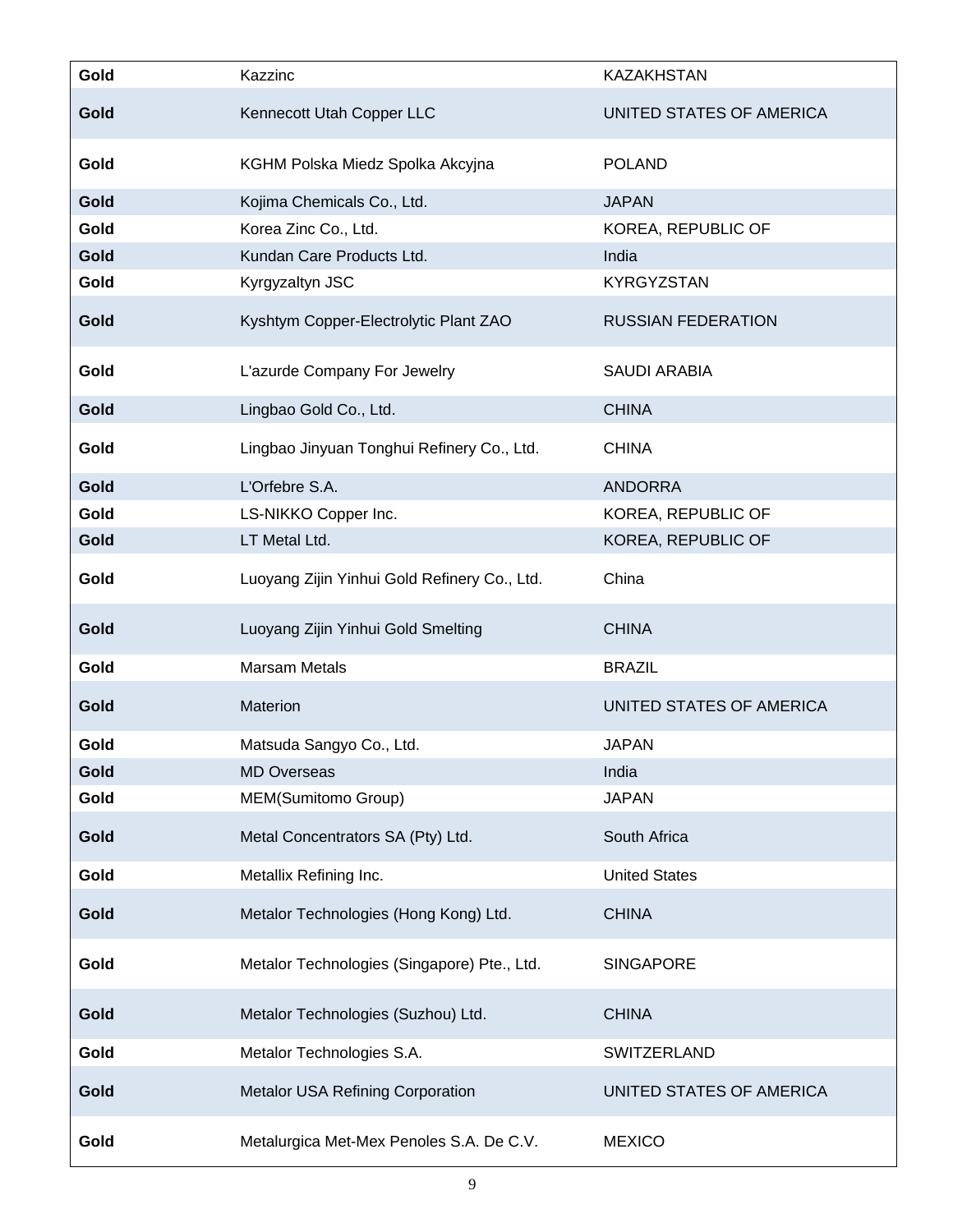| Gold | Mitsubishi Materials Corporation                                               | <b>JAPAN</b>              |
|------|--------------------------------------------------------------------------------|---------------------------|
| Gold | MMTC-PAMP India Pvt., Ltd.                                                     | <b>INDIA</b>              |
| Gold | Modeltech Sdn Bhd                                                              | <b>MALAYSIA</b>           |
| Gold | Morris and Watson                                                              | <b>NEW ZEALAND</b>        |
| Gold | Moscow Special Alloys Processing Plant                                         | <b>RUSSIAN FEDERATION</b> |
| Gold | Nadir Metal Rafineri San. Ve Tic. A.S.                                         | <b>TURKEY</b>             |
| Gold | Navoi Mining and Metallurgical Combinat                                        | <b>UZBEKISTAN</b>         |
| Gold | NH Recytech Company                                                            | KOREA, REPUBLIC OF        |
| Gold | Nihon Material Co., Ltd.                                                       | <b>JAPAN</b>              |
| Gold | Ogussa Osterreichische Gold- und Silber-<br>Scheideanstalt GmbH                | <b>AUSTRIA</b>            |
| Gold | Ohura Precious Metal Industry Co., Ltd.                                        | <b>JAPAN</b>              |
| Gold | OJSC "The Gulidov Krasnoyarsk Non-Ferrous<br>Metals Plant" (OJSC Krastsvetmet) | <b>RUSSIAN FEDERATION</b> |
| Gold | <b>OJSC Novosibirsk Refinery</b>                                               | <b>RUSSIAN FEDERATION</b> |
| Gold | PAMP S.A.                                                                      | <b>SWITZERLAND</b>        |
| Gold | Pan Pacific Copper Co Ltd.                                                     | <b>JAPAN</b>              |
| Gold | Pease & Curren                                                                 | UNITED STATES OF AMERICA  |
| Gold | Penglai Penggang Gold Industry Co., Ltd.                                       | <b>CHINA</b>              |
| Gold | Perth Mint                                                                     | <b>AUSTRALIA</b>          |
| Gold | Planta Recuperadora de Metales SpA                                             | <b>CHILE</b>              |
| Gold | Prioksky Plant of Non-Ferrous Metals                                           | <b>RUSSIAN FEDERATION</b> |
| Gold | PT Aneka Tambang (Persero) Tbk                                                 | <b>INDONESIA</b>          |
| Gold | PX Precinox S.A.                                                               | SWITZERLAND               |
| Gold | QG Refining, LLC                                                               | UNITED STATES OF AMERICA  |
| Gold | Rand Refinery (Pty) Ltd.                                                       | <b>SOUTH AFRICA</b>       |
| Gold | Refinery of Seemine Gold Co., Ltd.                                             | <b>CHINA</b>              |
| Gold | REMONDIS PMR B.V.                                                              | <b>NETHERLANDS</b>        |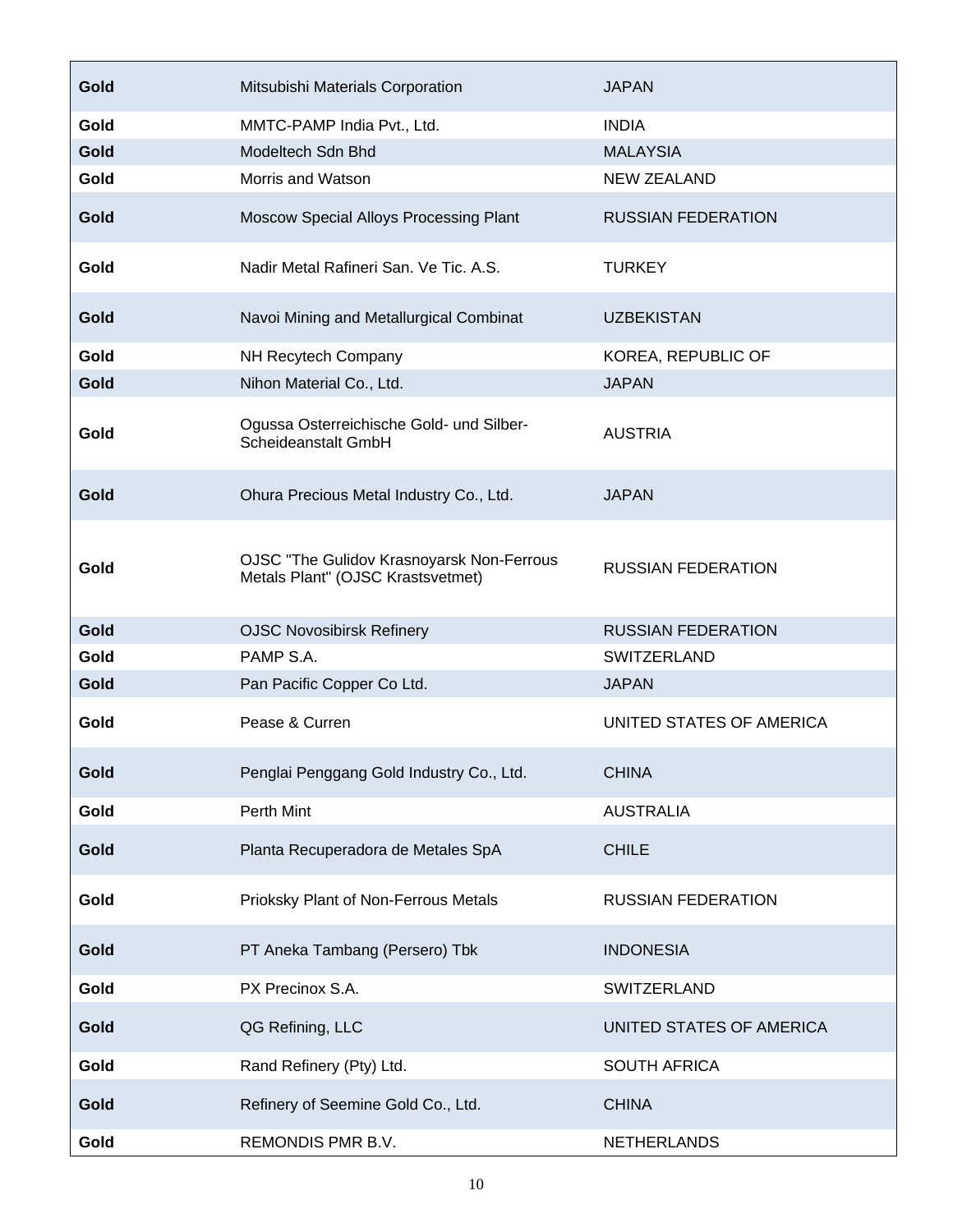| Gold | Royal Canadian Mint                                                     | <b>CANADA</b>             |
|------|-------------------------------------------------------------------------|---------------------------|
| Gold | <b>SAAMP</b>                                                            | <b>FRANCE</b>             |
| Gold | Sabin Metal Corp.                                                       | UNITED STATES OF AMERICA  |
| Gold | Safimet S.p.A                                                           | <b>ITALY</b>              |
| Gold | SAFINA A.S.                                                             | <b>CZECHIA</b>            |
| Gold | Sai Refinery                                                            | <b>INDIA</b>              |
| Gold | <b>Samduck Precious Metals</b>                                          | KOREA, REPUBLIC OF        |
| Gold | Samwon Metals Corp.                                                     | KOREA, REPUBLIC OF        |
| Gold | Sancus ZFS (L'Orfebre, SA)                                              | Colombia                  |
| Gold | SAXONIA Edelmetalle GmbH                                                | <b>GERMANY</b>            |
| Gold | Sellem Industries Ltd.                                                  | Mauritania                |
| Gold | SEMPSA Joyeria Plateria S.A.                                            | <b>SPAIN</b>              |
| Gold | Shandong Gold Smelting Co., Ltd.                                        | <b>CHINA</b>              |
| Gold | Shandong Humon Smelting Co., Ltd.                                       | <b>CHINA</b>              |
| Gold | Shandong Tiancheng Biological Gold Industrial<br>Co., Ltd.              | <b>CHINA</b>              |
| Gold | Shandong Zhaojin Gold & Silver Refinery Co.,<br>Ltd.                    | <b>CHINA</b>              |
| Gold | Shenzhen Zhonghenglong Real Industry Co., Ltd.                          | China                     |
| Gold | Shirpur Gold Refinery Ltd.                                              | India                     |
| Gold | Shonan Plant Tanaka Kikinzoku                                           | <b>JAPAN</b>              |
| Gold | Sichuan Tianze Precious Metals Co., Ltd.                                | <b>CHINA</b>              |
| Gold | Singway Technology Co., Ltd.                                            | TAIWAN, PROVINCE OF CHINA |
| Gold | <b>Smelter Not Listed</b>                                               | <b>CHINA</b>              |
| Gold | SOE Shyolkovsky Factory of Secondary Precious<br>Metals                 | <b>RUSSIAN FEDERATION</b> |
| Gold | Solar Applied Materials Technology Corp.                                | TAIWAN, PROVINCE OF CHINA |
| Gold | Sovereign Metals                                                        | <b>INDIA</b>              |
| Gold | State Research Institute Center for Physical<br>Sciences and Technology | LITHUANIA                 |
| Gold | <b>Sudan Gold Refinery</b>                                              | <b>SUDAN</b>              |
| Gold | Sumitomo Metal Mining Co., Ltd.                                         | <b>JAPAN</b>              |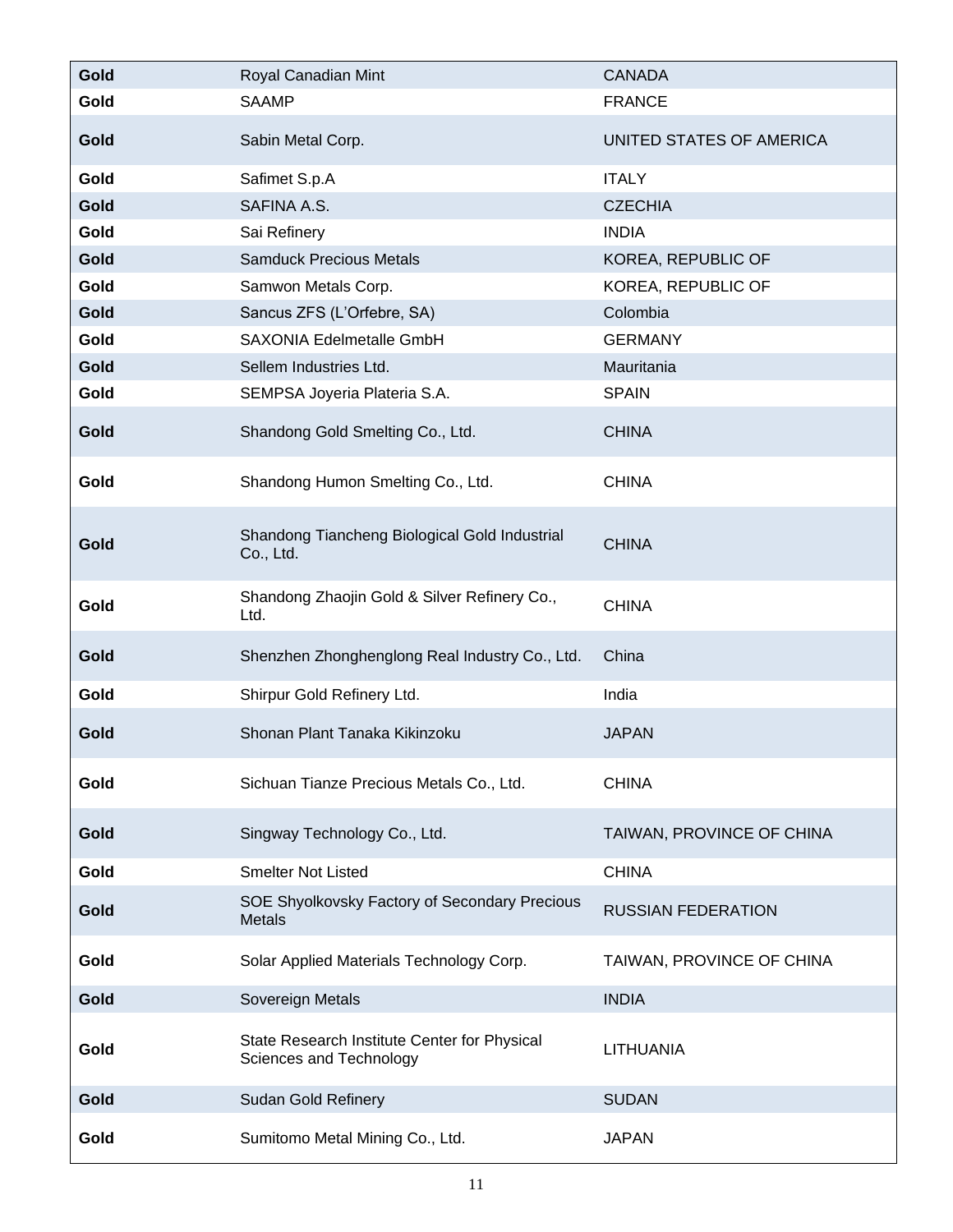| Gold            | SungEel HiMetal Co., Ltd.                              | KOREA, REPUBLIC OF       |
|-----------------|--------------------------------------------------------|--------------------------|
| Gold            | Super Dragon Technology Co., Ltd.                      | Taiwan                   |
| Gold            | T.C.A S.p.A                                            | <b>ITALY</b>             |
| Gold            | Tanaka Kikinzoku Kogyo K.K.                            | <b>JAPAN</b>             |
| Gold            | The Refinery of Shandong Gold Mining Co., Ltd.         | <b>CHINA</b>             |
| Gold            | Tokuriki Honten Co., Ltd.                              | <b>JAPAN</b>             |
| Gold            | Tongling Nonferrous Metals Group Co., Ltd.             | <b>CHINA</b>             |
| Gold            | Tony Goetz NV                                          | <b>BELGIUM</b>           |
| Gold            | TOO Tau-Ken-Altyn                                      | <b>KAZAKHSTAN</b>        |
| Gold            | Torecom                                                | KOREA, REPUBLIC OF       |
| Gold            | <b>TSK Pretech</b>                                     | KOREA, REPUBLIC OF       |
| Gold            | Umicore Brasil Ltda.                                   | <b>BRAZIL</b>            |
| Gold            | <b>Umicore Precious Metals Thailand</b>                | <b>THAILAND</b>          |
| Gold            | Umicore S.A. Business Unit Precious Metals<br>Refining | <b>BELGIUM</b>           |
| Gold            | United Precious Metal Refining, Inc.                   | UNITED STATES OF AMERICA |
| Gold            | Valcambi S.A.                                          | SWITZERLAND              |
| Gold            | Value Trading                                          | Belgium                  |
| Gold            | <b>WEEEREFINING</b>                                    | France                   |
| Gold            | Western Australian Mint (T/a The Perth Mint)           | <b>AUSTRALIA</b>         |
| Gold            | <b>WIELAND Edelmetalle GmbH</b>                        | <b>GERMANY</b>           |
| Gold            | Yamakin Co., Ltd.                                      | <b>JAPAN</b>             |
| Gold            | Yokohama Metal Co., Ltd.                               | <b>JAPAN</b>             |
| Gold            | Yunnan Copper Industry Co., Ltd.                       | <b>CHINA</b>             |
| Gold            | Zhongyuan Gold Smelter of Zhongjin Gold<br>Corporation | <b>CHINA</b>             |
| <b>Tantalum</b> | <b>AMG Brasil</b>                                      | <b>Brazil</b>            |
| <b>Tantalum</b> | Changsha South Tantalum Niobium Co., Ltd.              | <b>CHINA</b>             |
| <b>Tantalum</b> | CP Metals Inc.                                         | UNITED STATES OF AMERICA |
| <b>Tantalum</b> | D Block Metals, LLC                                    | UNITED STATES OF AMERICA |
| <b>Tantalum</b> | Exotech Inc.                                           | UNITED STATES OF AMERICA |
| <b>Tantalum</b> | F&X                                                    | <b>CHINA</b>             |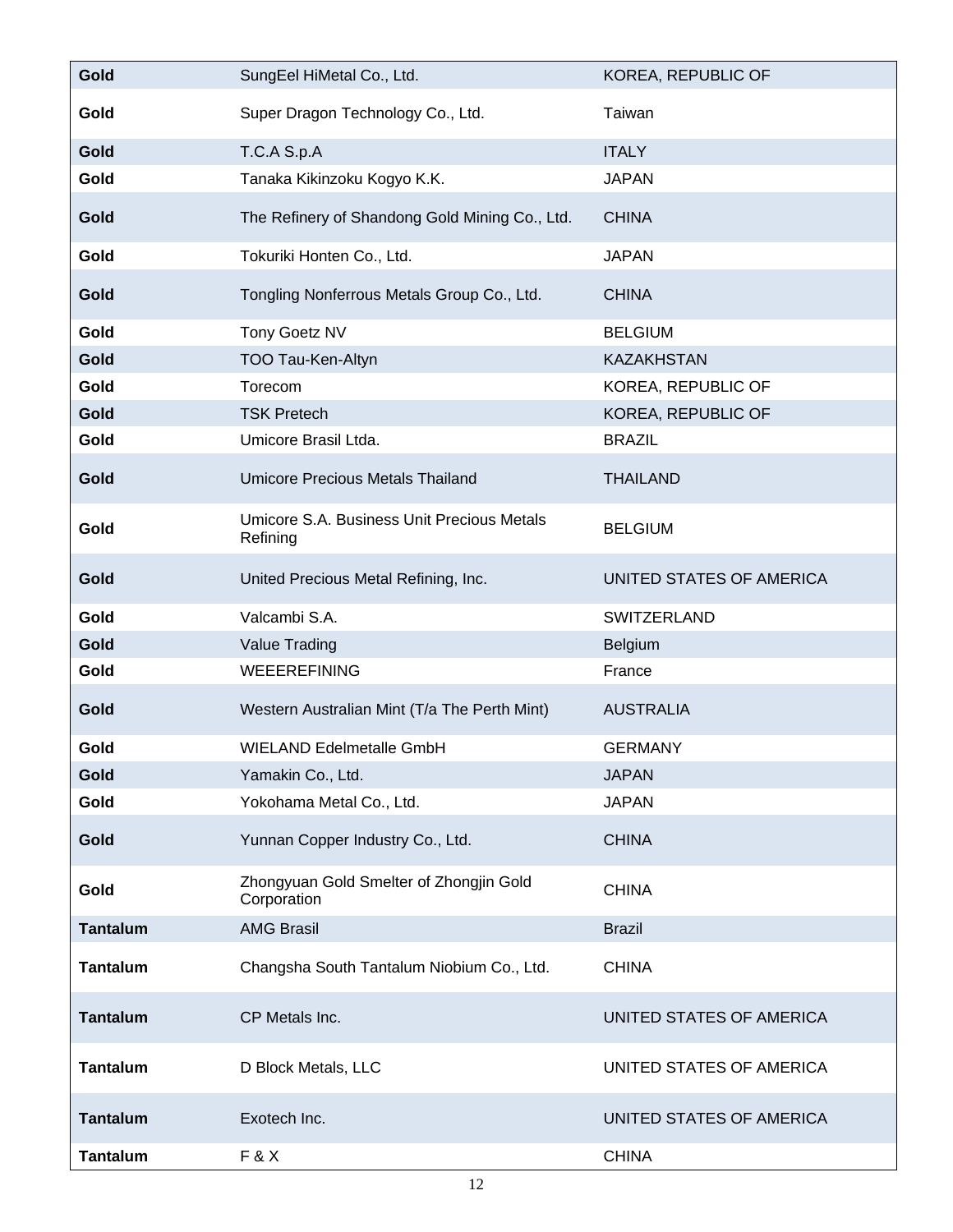| <b>Tantalum</b> | F&X Electro-Materials Ltd.                             | <b>CHINA</b>                 |
|-----------------|--------------------------------------------------------|------------------------------|
| <b>Tantalum</b> | FIR Metals & Resource Ltd.                             | <b>CHINA</b>                 |
| <b>Tantalum</b> | Global Advanced Metals Aizu                            | <b>JAPAN</b>                 |
| <b>Tantalum</b> | Global Advanced Metals Boyertown                       | UNITED STATES OF AMERICA     |
| <b>Tantalum</b> | Guangdong Rising Rare Metals-EO Materials Ltd.         | <b>CHINA</b>                 |
| <b>Tantalum</b> | Guangdong Zhiyuan New Material Co., Ltd.               | <b>CHINA</b>                 |
| <b>Tantalum</b> | H.C. Starck Co., Ltd.                                  | <b>THAILAND</b>              |
| <b>Tantalum</b> | H.C. Starck Hermsdorf GmbH                             | <b>GERMANY</b>               |
| <b>Tantalum</b> | H.C. Starck Inc.                                       | UNITED STATES OF AMERICA     |
| <b>Tantalum</b> | H.C. Starck Ltd.                                       | <b>JAPAN</b>                 |
| <b>Tantalum</b> | H.C. Starck Smelting GmbH & Co. KG                     | <b>GERMANY</b>               |
| <b>Tantalum</b> | H.C. Starck Tantalum and Niobium GmbH                  | <b>GERMANY</b>               |
| <b>Tantalum</b> | Hengyang King Xing Lifeng New Materials Co.,<br>Ltd.   | <b>CHINA</b>                 |
| <b>Tantalum</b> | Jiangxi Dinghai Tantalum & Niobium Co., Ltd.           | <b>CHINA</b>                 |
| <b>Tantalum</b> | Jiangxi Tuohong New Raw Material                       | <b>CHINA</b>                 |
| <b>Tantalum</b> | JiuJiang JinXin Nonferrous Metals Co., Ltd.            | <b>CHINA</b>                 |
| <b>Tantalum</b> | Jiujiang Nonferrous Metals Smelting Company<br>Limited | <b>CHINA</b>                 |
| <b>Tantalum</b> | Jiujiang Tanbre Co., Ltd.                              | <b>CHINA</b>                 |
| <b>Tantalum</b> | Jiujiang Zhongao Tantalum & Niobium Co., Ltd.          | <b>CHINA</b>                 |
| <b>Tantalum</b> | <b>KEMET Blue Metals</b>                               | <b>MEXICO</b>                |
| <b>Tantalum</b> | <b>KEMET de Mexico</b>                                 | <b>MEXICO</b>                |
| <b>Tantalum</b> | LSM Brasil S.A.                                        | <b>BRAZIL</b>                |
| <b>Tantalum</b> | <b>Meta Materials</b>                                  | NORTH MACEDONIA, REPUBLIC OF |
| <b>Tantalum</b> | Metallurgical Products India Pvt. Ltd. (MPIL)          | <b>INDIA</b>                 |
| <b>Tantalum</b> | Metallurgical Products India Pvt., Ltd.                | <b>INDIA</b>                 |
| <b>Tantalum</b> | Mitsui Mining & Smelting                               | <b>JAPAN</b>                 |
| <b>Tantalum</b> | Mitsui Mining and Smelting Co., Ltd.                   | <b>JAPAN</b>                 |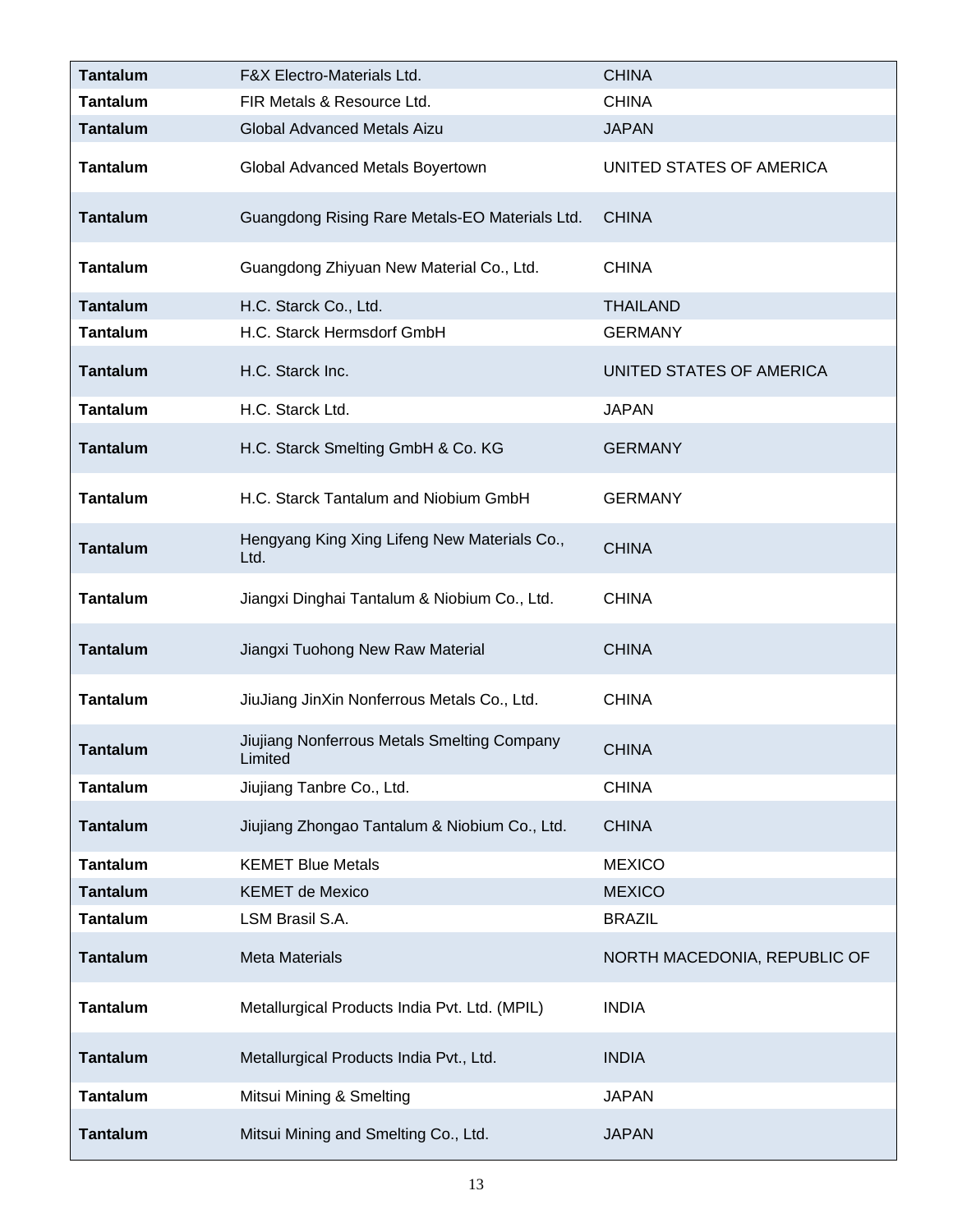| <b>Tantalum</b> | Molycorp Silmet A.S.                                    | <b>ESTONIA</b>                                |
|-----------------|---------------------------------------------------------|-----------------------------------------------|
| <b>Tantalum</b> | Ningxia Non-Ferrous Metal Smeltery                      | <b>CHINA</b>                                  |
| <b>Tantalum</b> | Ningxia Orient Tantalum Industry Co., Ltd.              | <b>CHINA</b>                                  |
| <b>Tantalum</b> | <b>NPM Silmet AS</b>                                    | <b>ESTONIA</b>                                |
| <b>Tantalum</b> | Power Resources Ltd.                                    | MACEDONIA, THE FORMER<br>YUGOSLAV REPUBLIC OF |
| <b>Tantalum</b> | QuantumClean                                            | UNITED STATES OF AMERICA                      |
| <b>Tantalum</b> | RFH Tantalum Smeltry Co., Ltd.                          | <b>CHINA</b>                                  |
| <b>Tantalum</b> | RFH Yancheng Jinye New Material Technology<br>Co., Ltd. | China                                         |
| <b>Tantalum</b> | Solikamsk Magnesium Works OAO                           | <b>RUSSIAN FEDERATION</b>                     |
| <b>Tantalum</b> | Taki Chemical Co., Ltd.                                 | <b>JAPAN</b>                                  |
| <b>Tantalum</b> | TANIOBIS Co., Ltd.                                      | <b>THAILAND</b>                               |
| <b>Tantalum</b> | <b>TANIOBIS GmbH</b>                                    | <b>GERMANY</b>                                |
| <b>Tantalum</b> | TANIOBIS Japan Co., Ltd.                                | <b>JAPAN</b>                                  |
| <b>Tantalum</b> | <b>Telex Metals</b>                                     | UNITED STATES OF AMERICA                      |
| <b>Tantalum</b> | <b>ULBA</b>                                             | <b>KAZAKHSTAN</b>                             |
| <b>Tantalum</b> | Ulba Metallurgical Plant JSC                            | <b>KAZAKHSTAN</b>                             |
| <b>Tantalum</b> | XIMEI RESOURCES (GUANGDONG) LIMITED                     | <b>CHINA</b>                                  |
| <b>Tantalum</b> | XinXing HaoRong Electronic Material Co., Ltd.           | <b>CHINA</b>                                  |
| <b>Tantalum</b> | Yanling Jincheng Tantalum & Niobium Co., Ltd.           | <b>CHINA</b>                                  |
| <b>Tantalum</b> | Yancheng Jinye New Material Technology Co.,<br>Ltd.     | <b>CHINA</b>                                  |
| <b>Tin</b>      | Alent plc                                               | UNITED STATES OF AMERICA                      |
| Tin             | Alpha                                                   | UNITED STATES OF AMERICA                      |
| <b>Tin</b>      | An Vinh Joint Stock Mineral Processing Company          | <b>VIETNAM</b>                                |
| Tin             | <b>Brand RBT</b>                                        | <b>INDONESIA</b>                              |
| <b>Tin</b>      | Chengfeng Metals Co Pte Ltd                             | <b>CHINA</b>                                  |
| Tin             | Chenzhou Yun Xiang mining limited liability<br>company  | <b>CHINA</b>                                  |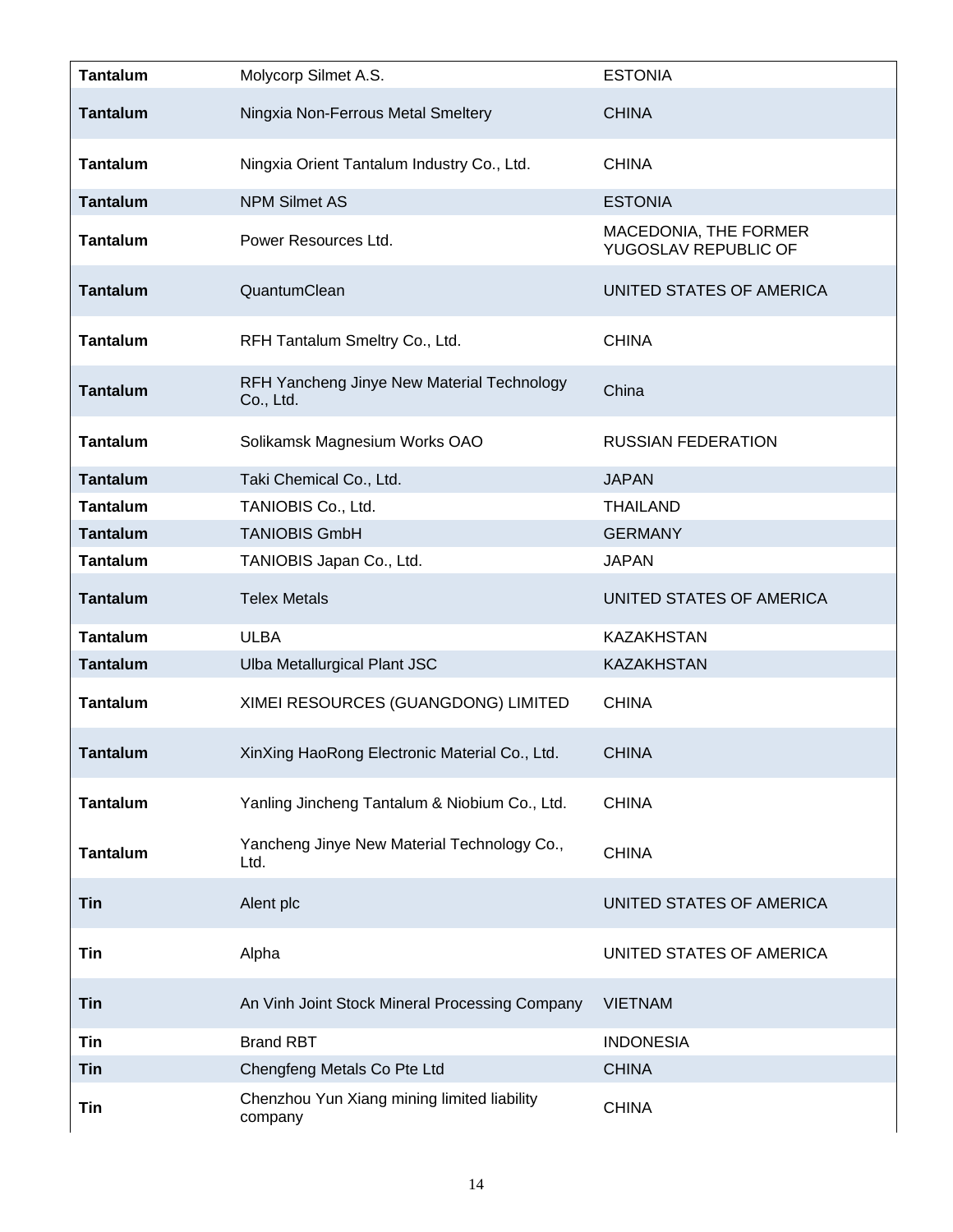| Tin        | Chenzhou Yunxiang Mining and Metallurgy Co.,<br>Ltd.                                     | <b>CHINA</b>                     |
|------------|------------------------------------------------------------------------------------------|----------------------------------|
| Tin        | Chifeng Dajingzi Tin Industry Co., Ltd.                                                  | <b>CHINA</b>                     |
| <b>Tin</b> | China Tin (Hechi)                                                                        | <b>CHINA</b>                     |
| Tin        | China Tin Group Co., Ltd.                                                                | <b>CHINA</b>                     |
| <b>Tin</b> | CRM Fundicao De Metais E Comercio De<br>Equipamentos Eletronicos Do Brasil Ltda          | <b>Brazil</b>                    |
| <b>Tin</b> | <b>CRM Synergies</b>                                                                     | Spain                            |
| <b>Tin</b> | CV Ayi Jaya                                                                              | <b>INDONESIA</b>                 |
| <b>Tin</b> | CV Dua Sekawan                                                                           | <b>INDONESIA</b>                 |
| <b>Tin</b> | CV Gita Pesona                                                                           | <b>INDONESIA</b>                 |
| <b>Tin</b> | <b>CV United Smelting</b>                                                                | <b>INDONESIA</b>                 |
| <b>Tin</b> | CV Venus Inti Perkasa                                                                    | <b>INDONESIA</b>                 |
| Tin        | Dongguan CiEXPO Environmental Engineering<br>Co., Ltd.                                   | <b>CHINA</b>                     |
| Tin        | Electro-Mechanical Facility of the Cao Bang<br>Minerals & Metallurgy Joint Stock Company | <b>VIET NAM</b>                  |
| <b>Tin</b> | <b>EM Vinto</b>                                                                          | BOLIVIA (PLURINATIONAL STATE OF) |
| <b>Tin</b> | Estanho de Rondonia S.A.                                                                 | <b>BRAZIL</b>                    |
| Tin        | Fabrica Auricchio Industria e Comercio Ltda.                                             | <b>Brazil</b>                    |
| Tin        | <b>Fenix Metals</b>                                                                      | <b>POLAND</b>                    |
| Tin        | <b>Funsur Smelter</b>                                                                    | PERU                             |
| <b>Tin</b> | Gejiu City Fuxiang Industry and Trade Co., Ltd.                                          | <b>CHINA</b>                     |
| Tin        | Gejiu Fengming Metallurgy Chemical Plant                                                 | <b>CHINA</b>                     |
| <b>Tin</b> | Gejiu Kai Meng Industry and Trade LLC                                                    | <b>CHINA</b>                     |
| Tin        | Gejiu Non-Ferrous Metal Processing Co., Ltd.                                             | <b>CHINA</b>                     |
| <b>Tin</b> | Gejiu Yunxin Nonferrous Electrolysis Co., Ltd.                                           | <b>CHINA</b>                     |
| Tin        | Gejiu Zili Mining And Metallurgy Co., Ltd.                                               | <b>CHINA</b>                     |
| Tin        | Guangdong Hanhe Non-Ferrous Metal Co., Ltd.                                              | <b>CHINA</b>                     |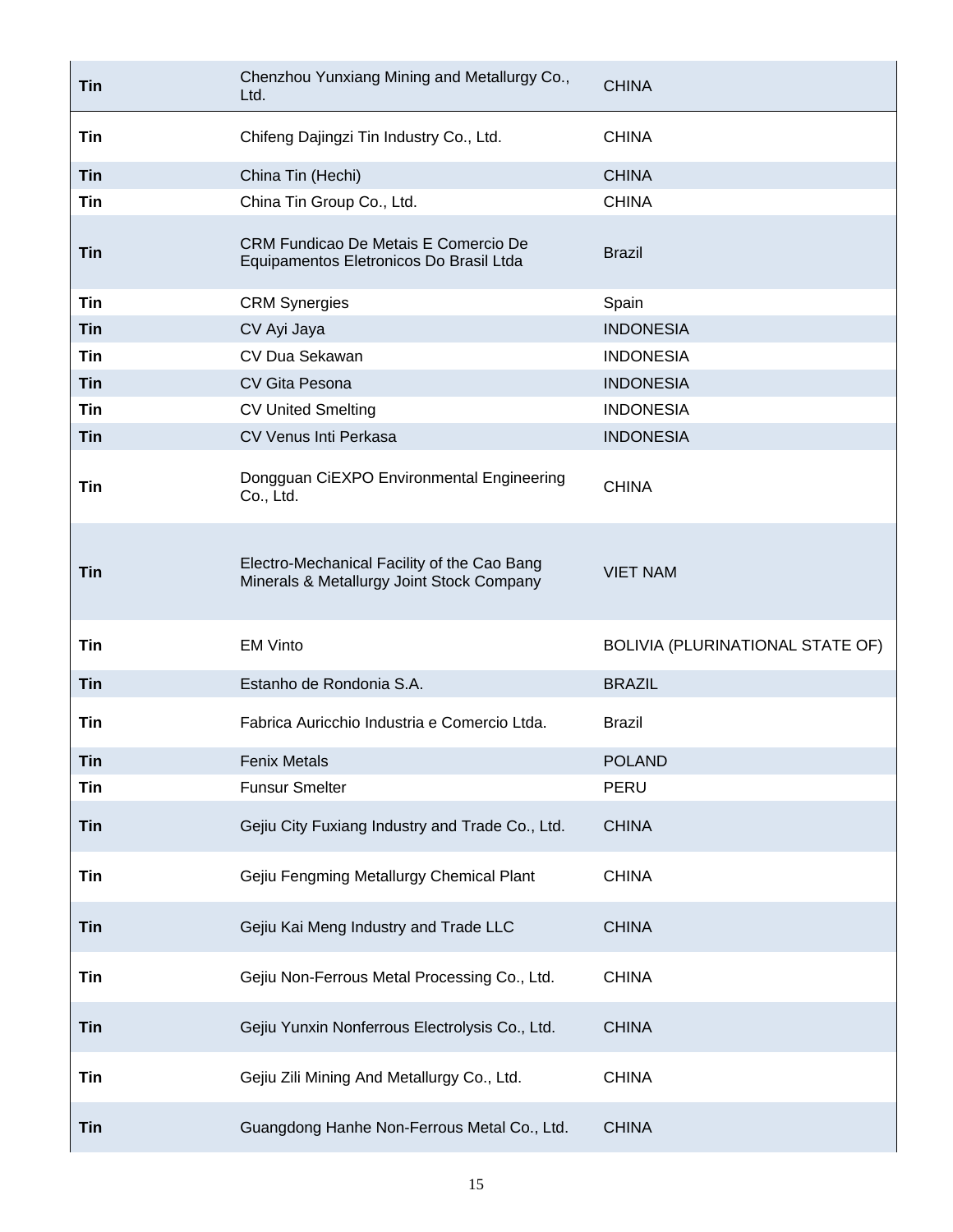| <b>Tin</b> | Guanyang Guida Nonferrous Metal Smelting Plant CHINA      |                                  |
|------------|-----------------------------------------------------------|----------------------------------|
| <b>Tin</b> | HuiChang Hill Tin Industry Co., Ltd.                      | <b>CHINA</b>                     |
| <b>Tin</b> | Huichang Jinshunda Tin Co., Ltd.                          | <b>CHINA</b>                     |
| <b>Tin</b> | INDONESIAN STATE TIN CORPORATION<br><b>MENTOK SMELTER</b> | <b>INDONESIA</b>                 |
| <b>Tin</b> | Jiangxi Nanshan                                           | <b>CHINA</b>                     |
| <b>Tin</b> | Jiangxi New Nanshan Technology Ltd.                       | <b>CHINA</b>                     |
| Tin        | <b>Kundur Smelter</b>                                     | <b>INDONESIA</b>                 |
| <b>Tin</b> | Luna Smelter, Ltd.                                        | <b>RWANDA</b>                    |
| Tin        | Ma'anshan Weitai Tin Co., Ltd.                            | <b>CHINA</b>                     |
| <b>Tin</b> | Magnu's Minerais Metais e Ligas Ltda.                     | <b>BRAZIL</b>                    |
| <b>Tin</b> | Malaysia Smelting Corporation (MSC)                       | <b>MALAYSIA</b>                  |
| <b>Tin</b> | Melt Metais e Ligas S.A.                                  | <b>BRAZIL</b>                    |
| Tin        | Metallic Resources, Inc.                                  | UNITED STATES OF AMERICA         |
| <b>Tin</b> | Metallo Belgium N.V.                                      | <b>BELGIUM</b>                   |
| Tin        | Metallo Spain S.L.U.                                      | <b>SPAIN</b>                     |
| <b>Tin</b> | Mineracao Taboca S.A.                                     | <b>BRAZIL</b>                    |
| Tin        | Minsur                                                    | PERU                             |
| <b>Tin</b> | Nghe Tinh Non-Ferrous Metals Joint Stock<br>Company       | <b>VIET NAM</b>                  |
| Tin        | Novosibirsk Processing Plant Ltd.                         | <b>Russian Federation</b>        |
| <b>Tin</b> | O.M. Manufacturing (Thailand) Co., Ltd.                   | <b>THAILAND</b>                  |
| Tin        | O.M. Manufacturing Philippines, Inc.                      | <b>PHILIPPINES</b>               |
| <b>Tin</b> | <b>OMSA</b>                                               | BOLIVIA (PLURINATIONAL STATE OF) |
| Tin        | Operaciones Metalurgicas S.A.                             | BOLIVIA (PLURINATIONAL STATE OF) |
| <b>Tin</b> | Pongpipat Company Limited                                 | <b>MYANMAR</b>                   |
| Tin        | Precious Minerals and Smelting Limited                    | <b>INDIA</b>                     |
| <b>Tin</b> | PT Aries Kencana Sejahtera                                | <b>INDONESIA</b>                 |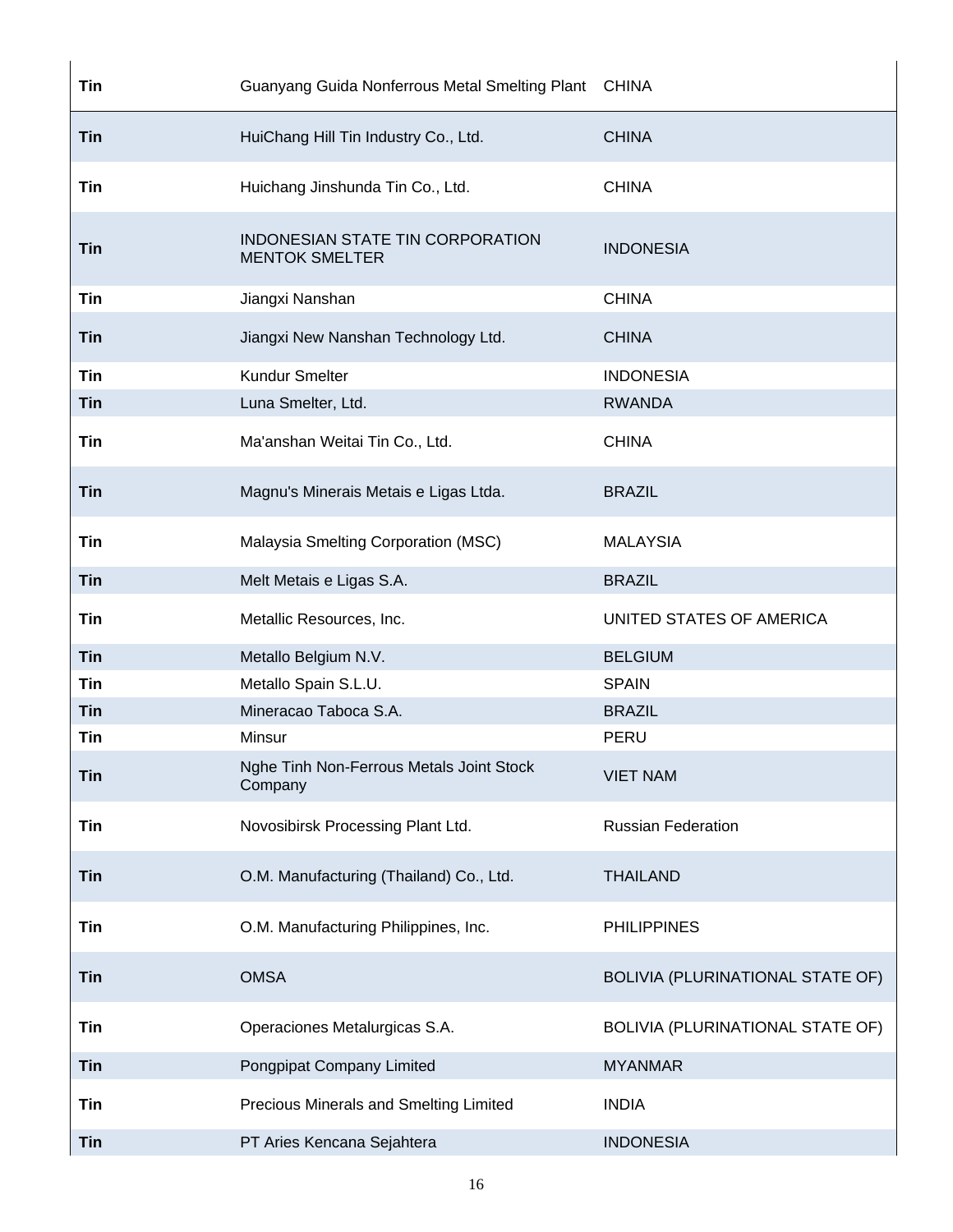| <b>Tin</b> | PT Artha Cipta Langgeng           | <b>INDONESIA</b>          |
|------------|-----------------------------------|---------------------------|
| <b>Tin</b> | PT ATD Makmur Mandiri Jaya        | <b>INDONESIA</b>          |
| Tin        | PT Babel Inti Perkasa             | <b>INDONESIA</b>          |
| Tin        | PT Babel Surya Alam Lestari       | <b>INDONESIA</b>          |
| <b>Tin</b> | PT Bangka Prima Tin               | <b>INDONESIA</b>          |
| <b>Tin</b> | PT Bangka Serumpun                | <b>INDONESIA</b>          |
| <b>Tin</b> | PT Bangka Tin Industry            | <b>INDONESIA</b>          |
| <b>Tin</b> | PT Belitung Industri Sejahtera    | <b>INDONESIA</b>          |
| <b>Tin</b> | PT Bukit Timah                    | <b>INDONESIA</b>          |
| <b>Tin</b> | PT Cipta Persada Mulia            | Indonesia                 |
| Tin        | PT DS Jaya Abadi                  | <b>INDONESIA</b>          |
| <b>Tin</b> | PT Inti Stania Prima              | <b>INDONESIA</b>          |
| <b>Tin</b> | PT Karimun Mining                 | <b>INDONESIA</b>          |
| <b>Tin</b> | PT Kijang Jaya Mandiri            | <b>INDONESIA</b>          |
| Tin        | PT Lautan Harmonis Sejahtera      | <b>INDONESIA</b>          |
| <b>Tin</b> | PT Masbro Alam Stania             | Indonesia                 |
| Tin        | PT Menara Cipta Mulia             | <b>INDONESIA</b>          |
| <b>Tin</b> | PT Mitra Stania Prima             | <b>INDONESIA</b>          |
| Tin        | PT Mitra Sukses Globalindo        | Indonesia                 |
| <b>Tin</b> | PT Panca Mega Persada             | <b>INDONESIA</b>          |
| <b>Tin</b> | PT Premium Tin Indonesia          | <b>INDONESIA</b>          |
| <b>Tin</b> | PT Prima Timah Utama              | <b>INDONESIA</b>          |
| Tin        | PT Rajawali Rimba Perkasa         | <b>INDONESIA</b>          |
| <b>Tin</b> | PT Rajehan Ariq                   | <b>INDONESIA</b>          |
| Tin        | PT Refined Bangka Tin             | <b>INDONESIA</b>          |
| Tin        | PT Sariwiguna Binasentosa         | <b>INDONESIA</b>          |
| <b>Tin</b> | PT Stanindo Inti Perkasa          | <b>INDONESIA</b>          |
| <b>Tin</b> | PT Sukses Inti Makmur             | <b>INDONESIA</b>          |
| <b>Tin</b> | PT Sumber Jaya Indah              | <b>INDONESIA</b>          |
| <b>Tin</b> | PT Timah Nusantara                | Indonesia                 |
| <b>Tin</b> | PT Timah Tbk Kundur               | <b>INDONESIA</b>          |
| <b>Tin</b> | PT Timah Tbk Mentok               | <b>INDONESIA</b>          |
| <b>Tin</b> | PT Tinindo Inter Nusa             | <b>INDONESIA</b>          |
| <b>Tin</b> | PT Tirus Putra Mandiri            | <b>INDONESIA</b>          |
| Tin        | PT Tommy Utama                    | <b>INDONESIA</b>          |
| <b>Tin</b> | Resind Industria e Comercio Ltda. | <b>BRAZIL</b>             |
| Tin        | Rui Da Hung                       | TAIWAN, PROVINCE OF CHINA |
| <b>Tin</b> | Soft Metais Ltda.                 | <b>BRAZIL</b>             |
| Tin        | Super Ligas                       | <b>BRAZIL</b>             |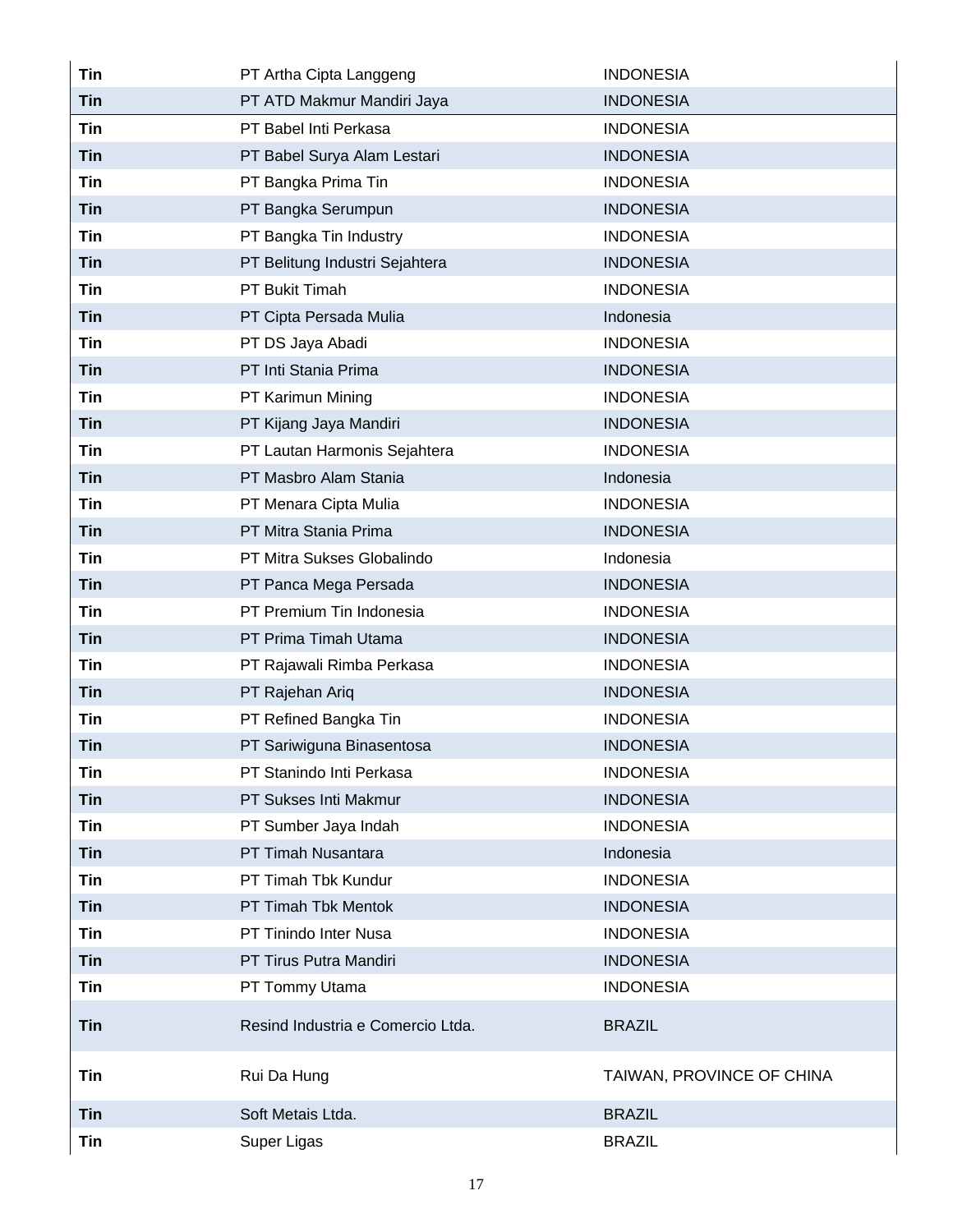| <b>Tin</b>      | Thai Nguyen Mining and Metallurgy Co., Ltd.                   | <b>VIET NAM</b>           |
|-----------------|---------------------------------------------------------------|---------------------------|
| Tin             | Thai Solder Industry Corp., Ltd.                              | <b>THAILAND</b>           |
| <b>Tin</b>      | Thaisarco                                                     | <b>THAILAND</b>           |
| Tin             | Tin Technology & Refining                                     | UNITED STATES OF AMERICA  |
| Tin             | Tuyen Quang Non-Ferrous Metals Joint Stock<br>Company         | <b>VIET NAM</b>           |
| Tin             | VQB Mineral and Trading Group JSC                             | Viet Nam                  |
| Tin             | White Solder Metalurgia e Mineracao Ltda.                     | <b>BRAZIL</b>             |
| Tin             | Yunnan Chengfeng Non-ferrous Metals Co., Ltd.                 | <b>CHINA</b>              |
| <b>Tin</b>      | Yunnan Tin Company Limited                                    | <b>CHINA</b>              |
| Tin             | Yunnan Yunfan Non-ferrous Metals Co., Ltd.                    | <b>CHINA</b>              |
| <b>Tungsten</b> | A.L.M.T. Corp.                                                | <b>JAPAN</b>              |
| <b>Tungsten</b> | A.L.M.T. TUNGSTEN Corp.                                       | <b>JAPAN</b>              |
| <b>Tungsten</b> | <b>ACL Metais Eireli</b>                                      | <b>BRAZIL</b>             |
| <b>Tungsten</b> | Albasteel Industria e Comercio de Ligas Para<br>Fundicao Ltd. | <b>Brazil</b>             |
| <b>Tungsten</b> | <b>Artek LLC</b>                                              | <b>Russian Federation</b> |
| <b>Tungsten</b> | Asia Tungsten Products Vietnam Ltd.                           | <b>VIET NAM</b>           |
| <b>Tungsten</b> | Chaozhou Xianglu Tungsten Industry Co., Ltd.                  | <b>CHINA</b>              |
| <b>Tungsten</b> | Chenzhou Diamond Tungsten Products Co., Ltd.                  | <b>CHINA</b>              |
| <b>Tungsten</b> | China Molybdenum Co., Ltd.                                    | <b>CHINA</b>              |
| <b>Tungsten</b> | China Molybdenum Tungsten Co., Ltd.                           | <b>CHINA</b>              |
| <b>Tungsten</b> | Chongyi Zhangyuan Tungsten Co., Ltd.                          | <b>CHINA</b>              |
| <b>Tungsten</b> | CNMC (Guangxi) PGMA Co., Ltd.                                 | <b>CHINA</b>              |
| <b>Tungsten</b> | <b>Cronimet Brasil Ltda</b>                                   | <b>Brazil</b>             |
| <b>Tungsten</b> | Fujian Ganmin RareMetal Co., Ltd.                             | <b>CHINA</b>              |
| <b>Tungsten</b> | Fujian Jinxin Tungsten Co., Ltd.                              | <b>CHINA</b>              |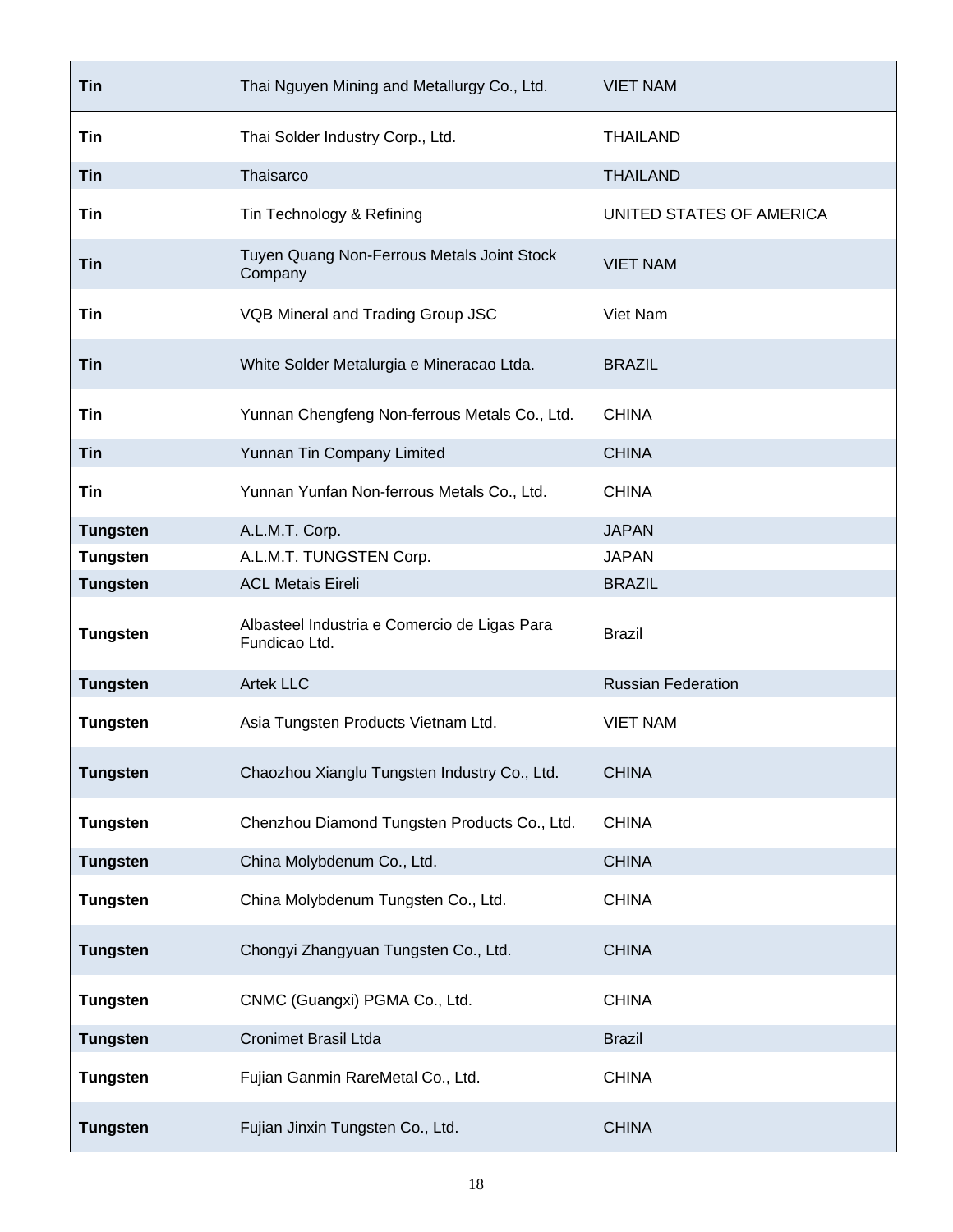| <b>Tungsten</b> | Fujian Xinlu Tungsten                                            | China                     |
|-----------------|------------------------------------------------------------------|---------------------------|
| <b>Tungsten</b> | Ganzhou Haichuang Tungsten Co., Ltd.                             | <b>CHINA</b>              |
| <b>Tungsten</b> | Ganzhou Huaxing Tungsten Products Co., Ltd.                      | <b>CHINA</b>              |
| <b>Tungsten</b> | Ganzhou Jiangwu Ferrotungsten Co., Ltd.                          | <b>CHINA</b>              |
| <b>Tungsten</b> | Ganzhou Seadragon W & Mo Co., Ltd.                               | <b>CHINA</b>              |
| <b>Tungsten</b> | GEM Co., Ltd.                                                    | China                     |
| <b>Tungsten</b> | Global Tungsten & Powders Corp.                                  | UNITED STATES OF AMERICA  |
| <b>Tungsten</b> | Guangdong Xianglu Tungsten Co., Ltd.                             | <b>CHINA</b>              |
| <b>Tungsten</b> | H.C. Starck Tungsten GmbH                                        | <b>GERMANY</b>            |
| <b>Tungsten</b> | Hunan Chenzhou Mining Co., Ltd.                                  | <b>CHINA</b>              |
| <b>Tungsten</b> | Hunan Chuangda Vanadium Tungsten Co., Ltd.<br>Wuji               | <b>CHINA</b>              |
| <b>Tungsten</b> | Hunan Chunchang Nonferrous Metals Co., Ltd.                      | <b>CHINA</b>              |
| <b>Tungsten</b> | Hunan Litian Tungsten Industry Co., Ltd.                         | <b>CHINA</b>              |
| <b>Tungsten</b> | Hydrometallurg, JSC                                              | <b>RUSSIAN FEDERATION</b> |
| <b>Tungsten</b> | Japan New Metals Co., Ltd.                                       | <b>JAPAN</b>              |
| <b>Tungsten</b> | Jiangwu H.C. Starck Tungsten Products Co., Ltd.                  | <b>CHINA</b>              |
| <b>Tungsten</b> | Jiangxi Gan Bei Tungsten Co., Ltd.                               | <b>CHINA</b>              |
| <b>Tungsten</b> | Jiangxi Minmetals Gao'an Non-ferrous Metals<br>Co., Ltd.         | <b>CHINA</b>              |
| <b>Tungsten</b> | Jiangxi Tonggu Non-ferrous Metallurgical &<br>Chemical Co., Ltd. | <b>CHINA</b>              |
| <b>Tungsten</b> | Jiangxi Xianglu Tungsten Co., Ltd.                               | <b>CHINA</b>              |
| <b>Tungsten</b> | Jiangxi Xinsheng Tungsten Industry Co., Ltd.                     | <b>CHINA</b>              |
| <b>Tungsten</b> | Jiangxi Yaosheng Tungsten Co., Ltd.                              | <b>CHINA</b>              |
| <b>Tungsten</b> | Jingmen Dewei GEM Tungsten Resources<br>Recycling Co., Ltd.      | China                     |